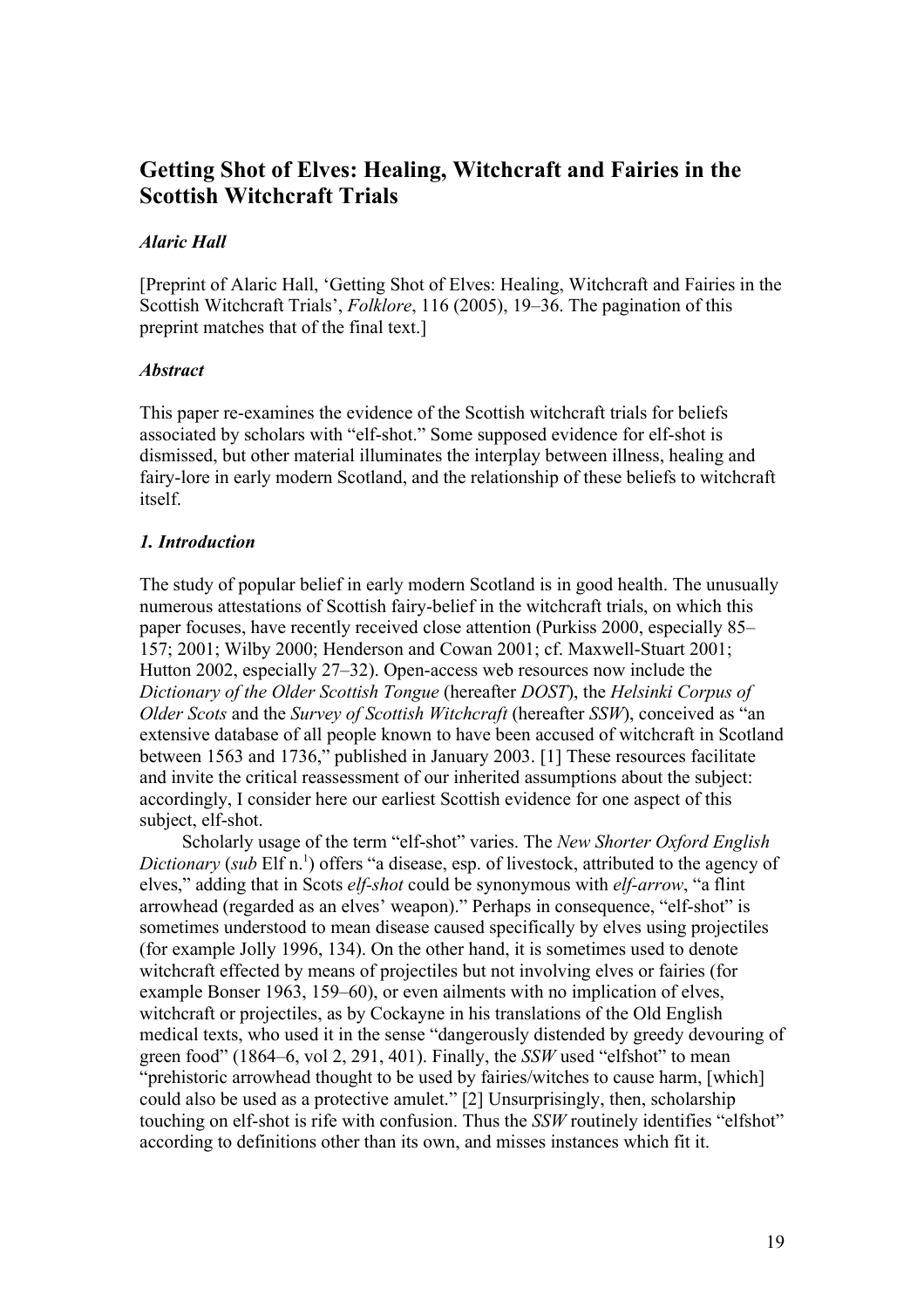In this article, I avoid a specific definition of "elf-shot" as a scholarly term; what I am studying is the association between fairies, illness, projectiles and their necessary concomitant, healing, in the Scottish witchcraft trials. Projectiles themselves are a complex issue. The concept of harm being supernaturally inflicted by projectiles whether physical or metaphysical, or even metaphorical—is widespread (Honko 1959). As to how such projectiles might have been envisaged in early modern Soctland, I wish simply to assess the evidence of the sources. Having limited my sources primarily to Scottish witchcraft trials, I hope that comparison of my findings with later Scottish evidence, English evidence, or with folklore from elsewhere in Europe, will not be compromised by circular argumentation. However, besides reassessing the evidence regarding "elf-shot," I aim to improve our understanding of the constructions of harm, healing and witchcraft in early modern Scotland by suggesting plausible models for the developments and functions of the traditions attested. Ronald Hutton in particular has offered some suggestions for interpreting the relationship between fairies and Scottish witchcraft beliefs (2002, especially 27–32); my own analysis offers a new point of entry into the material, allowing us to begin to test some of his ideas and to propose more specific models which future analyses may substantiate, complement or modify.

Studies of Scottish popular belief in the trials have hitherto emphasised narratives. Henderson and Cowan (2001, especially 35–105), and Purkiss (2001; 2000, especially 85–157), have argued that fairy-narratives were involved in demarcating boundaries and threats in Scottish society, and in providing modes of discourse for comprehending their transgression. Here, however, I concentrate more on the evidence of language. This encourages linguistic precision in analysing the trials; moreover, early Scottish narratives also contain few details of fairies' roles in the aetiology of illnesses (though see Henderson and Cowan 2001, 74–105), but the semantics of the words used in these narratives can reveal new information. It is worth noting in this context that scholars of Scottish fairy-lore have not hitherto distinguished between the words *elf* and *fary* in their sources—the *SSW*, for example, took "the terms fairy and elf to be interchangeable" (cf. Henderson and Cowan 2001, 17). [3] Most use modern English "fairy" of both. This is certainly defensible: *fary* is a French loan in English which over time has tended to displace the etymologically English *elf* (*OED*, *sub* Elf, Fairy), and it seems likely that Older Scots exhibits this process. Even so, the synonymy of *elf* and *fary* should be regarded as a working assumption which requires fuller examination. *Trow* in the Northern Isles could also be considered (cf. *DOST*, *sub* Troll). Fortunately, my sources use *fary* only once, and never *trow*, so I maintain the scholarly tradition with minimal misgivings. Presumably the dominance of *elf*- in compound words denoting ailments is because these, or their models, predate the use of *fary* in Scots; but social variation may have been involved as well, presumably exhibiting the usual English pattern whereby French loans spread from higher to lower social registers of speech. It is also worth stressing that neither *elf* nor *fary* is etymologically Celtic, since there is a long-standing scholarly tradition of associating fairy-beliefs in Western Europe with "Celtic" culture, which belies the possible range of sources for such beliefs in Scotland. In particular, Maxwell-Stuart recently opted to use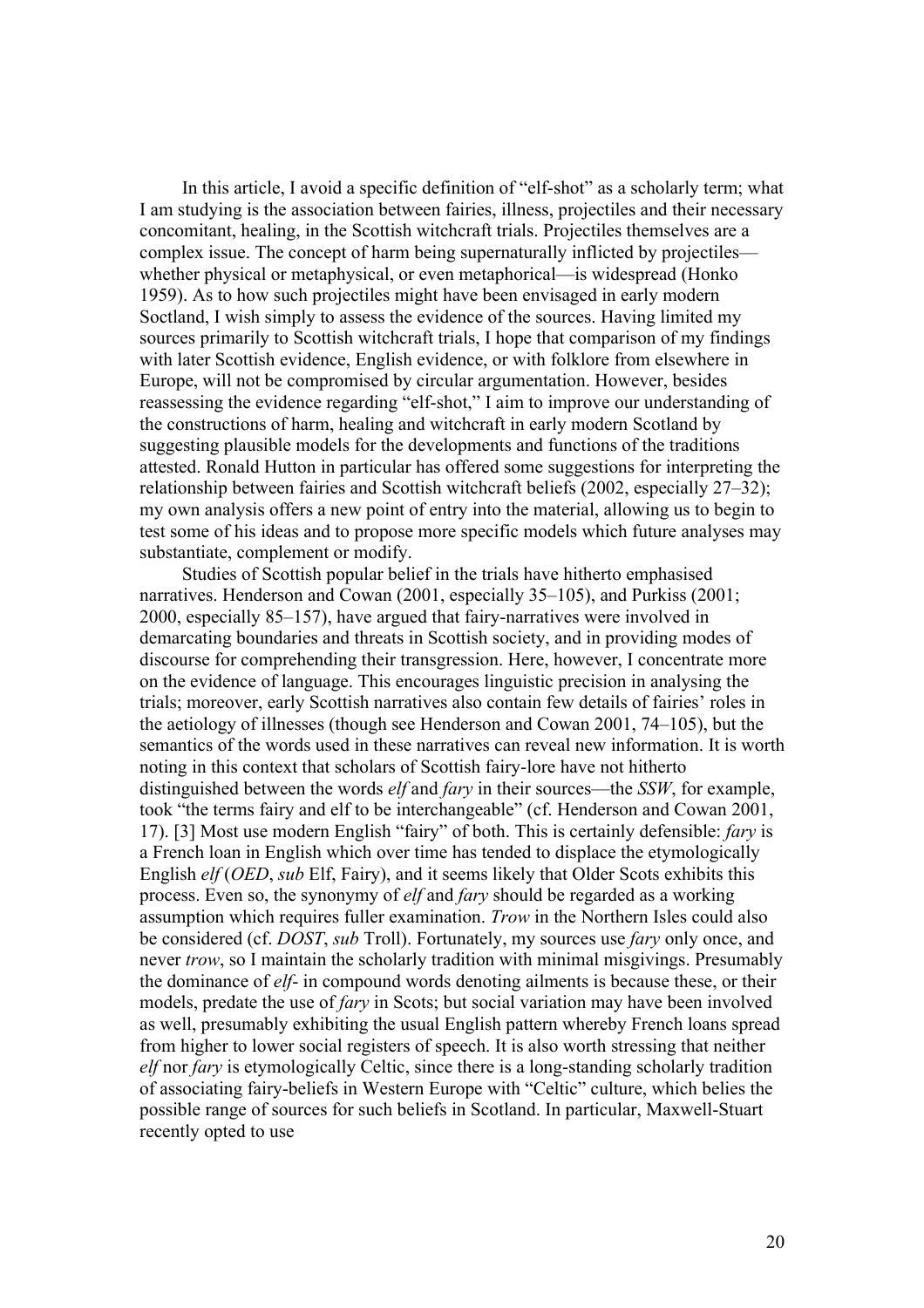*sìthean* as his standard term, and seems to have assumed that fairy-beliefs were distinctively associated with Highland culture (2001, 10–17). But this Gaelic term never occurs in the material studied here; where we do have relevant trials from Gaelic-speaking areas, they are recorded in English.

My sources are primarily those trials in the *SSW* database table "Elf\_FairyElements" and those cited in *DOST* (*sub* Elf, Fary, Schot), which have been published; my exclusion of unprinted evidence has led to the omission of only one case, exhibiting "elfshot" in the *SSW* (Elspeth Culsetter, Orkney, 1644). The *Helsinki Corpus of Older Scots* was searched, but contributed no extra material. Other relevant material was added when encountered. Trials are referred to by the names of the accused, the county in which they lived, and the end-date of their trial, in the forms used by the *SSW*, to facilitate comparison with the database. Paraphrases suggesting the likely resolution of syntactic problems or ambiguities and glosses added to source texts are my own. The study is divided into three parts, on linguistic grounds. I begin by dismissing cases in which elf-shot has been perceived only by the misunderstanding (or at best dubious interpretation) of the Scots words *schot* and *schute*. Next, I study the compound *elf-shot* itself, along with other words for ailments in the trials which include *elf* or *fary*. Finally, I analyse trials not already included which mention the term *elf-arrow-heid* or a variant of this. Although this division is linguistically-motivated, the different kinds of *elf*-compounds tend also to be associated with different kinds of narrative. The terms *elf-schot*, *fareis schot*, *elfgrippit* and *elf-shooting* occur in narratives about the healing of ailments probably thought to have been caused by fairies. By contrast, all but one of the trials mentioning *elf-arrow-heidis* concern their use by human witches in *maleficium*. The significance of this distribution is discussed at the end.

# *2. Non-evidence*

The phrase *to schute to dede* "to die suddenly" has often been taken to imply "a sudden attack of illness or death as a result of a fairy dart" (Henderson and Cowan 2001, 77). Thus Smith, editing the records of the trial of Jeane Craig (Haddington, 1649), explained the phrase *schot to dead* with the note "Fell ill suddenly and died;  $\text{`shot'} = a \text{ sudden attack of illness}; \text{`shot-a-dead'} = \text{death from a fairly dart''}$  (Smith 1974, vol 3, 813 n. 4). *DOST* subsequently cited this passage for *schute* in the sense "The superstition that sudden illness, injury or death might be caused by flint arrow heads shot by fairies, a power also claimed and 'practised' by witches" (*sub* Schute §25). The text itself, however, suggests otherwise:

Lykas airly in ane uther morneing, schortlie thaireftir, the said James Smyth, having rancounterit with ane servand man of his leiding furth sax of the said James his horse, saluttit him with thir wiked wordis: "Quhat devill does thou man, soe sone up at morne," and croseing his way the said Jeane be hir sorcerie and witchcraft, laid upone thrie of the saidis horssis [that] thay presentlie schot to dead, and uther thrie horse, with the man servand himselff, schortlie thaireftir deceissit be hir sorcerie and witchcraft sua laid upone thame.

[Likewise, early on another morning shortly after that, (regarding) the aforementioned James Smith. Having encountered a serving man of James's leading forth six of the aforementioned James's horses, (Jeane) greeted him with these wicked words: "What the devil are you doing, man, up so soon in the morning?" And crossing his path, the said Jeane—by her sorcery and witchcraft—afflicted three of the aforementioned horses so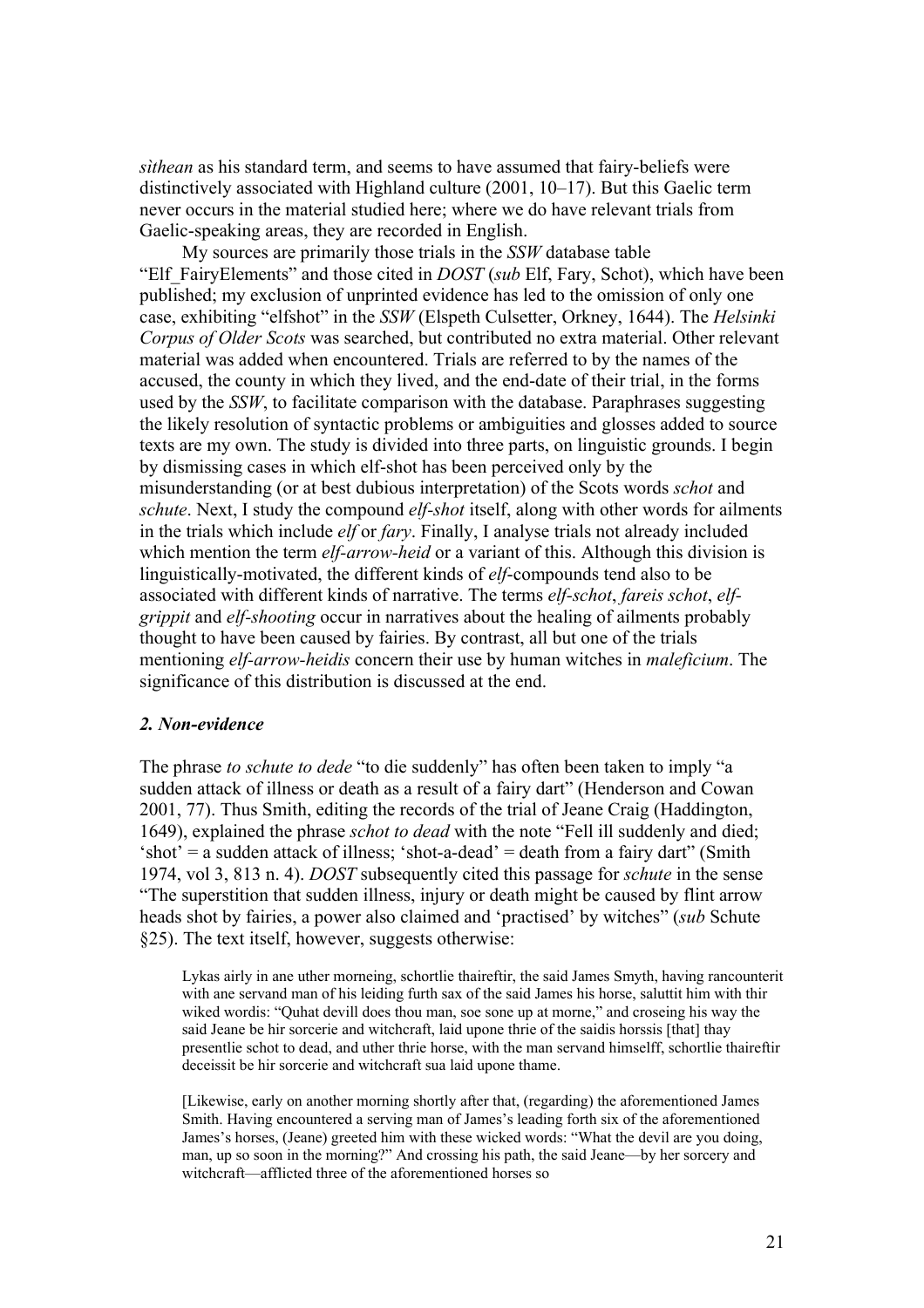that they immediately *schot to dede*; and the other three horses, along with the serving man himself, died soon thereafter, by the witchcraft and sorcery with which she thus afflicted them.] (Smith 1974, vol 3, 813).

*Schute* is used here in its common intransitive sense "to move suddenly, rapidly or forcefully" (*DOST*, *sub* Schute §I); *dead* is the noun meaning "death" (*DOST*, *sub* Dede §3). As an intransitive verb, it can hardly be construed to denote the shooting of the horses, whether by "sorcerie and witchcraft" or otherwise: the phrase *schot to dede* effectively means, as *DOST* noted elsewhere "to die suddenly" (*sub* Schute, §7). This suddenness may, of course, have encouraged a diagnosis of witchcraft, but that is a different matter. As *schute to dede* occurs quite often in the witchcraft trials, its misinterpretation has produced the impression that the concept of "elf-shot" or "fairy darts" was widespread. [4] But the phrase affords no such evidence.

The noun *schot* has also caused confusion, probably because in Modern English it almost invariably denotes projectiles or their releasing. But *schot* occurs several times in Older Scots meaning "A sudden sharp pain; a spasm of pain; a shooting pain" (*DOST*, *sub* Schot §2). This meaning is also attested for its cognates. The *Middle English Dictionary* offers the meaning "a muscular spasm of the neck or back; a spasmodic pain in the side, stitch" (*sub* Shot §4e, cf. §4d), a sense also attested in modern English (*OED*, *sub* Shot, n.<sup>1</sup> §I.1.b), and in other medieval Germanic languages (for example Söderwall 1884–1918, *sub* Skut §3; Lexer 1869–76, *sub* Geschôz, Schuz). However, Scots *schot* has sometimes been taken to imply "a shot from an elf or fairy arrow, and used by witches" (*DOST*, *sub* Schot §10). *DOST* offers two citations for this meaning, both cases accepted by the *SSW* to exhibit "elf-shot." Neither stands up to scrutiny. The first is from the trial of one Meriorie Mutche (Aberdeen, 1597). Meriorie was alleged, in a well-poised narrative turning nicely on the polysemy of *schot*, to have had a dispute with one William Cowpar over space in a mill. William gave Meriorie "ane schott with his hand," *schot* evidently meaning "a thrust" here. "Thow said," Meriorie's indictment goes on, "… thow suld put ane schot in his syde, within xlviij houris, that suld do him gryter harme nor that schot did the" ("you said you would put a *schot* in his side, with 48 hours, that would do him greater harm than his *schot* did to you;" Stuart 1841–52, vol. 1, 131). Meriorie returns William's blow by drawing on *schot*'s alternative meaning "a sudden sharp pain," her revenge qualitatively different from the provocation, but verbally matched to it. But there is no reason to infer that Meriorie's *schot* connotes the involvement of fairies or projectiles. In the same witchcraft panic, Jonat Leisk (Aberdeen, 1597) was accused of causing symptoms identical to those which Meriorie caused William, including "ane schot" in the victim's side, but her technique was specified: Jonat allegedly "maid his picture in walx … and pat the same on ane spitt nichtly" ("made his image in wax … and put it on a spit at night"; Stuart 1841–52, vol. 1, 137). There can be no plausible inference of *elf-shot* here in any sense. Ten years later, Bartie Patersoun (Edinburgh, 1607) was accused of using this charm on cattle:

#### I CHARME

 thé for arrow-schot, for dor-schot, for wondo-schot, for ey-schot, for tung-schote, for leverschote, for lung-schote, for hert-schot, all the maist, in the name of the Father, the Sone and Haly Gaist . AMEN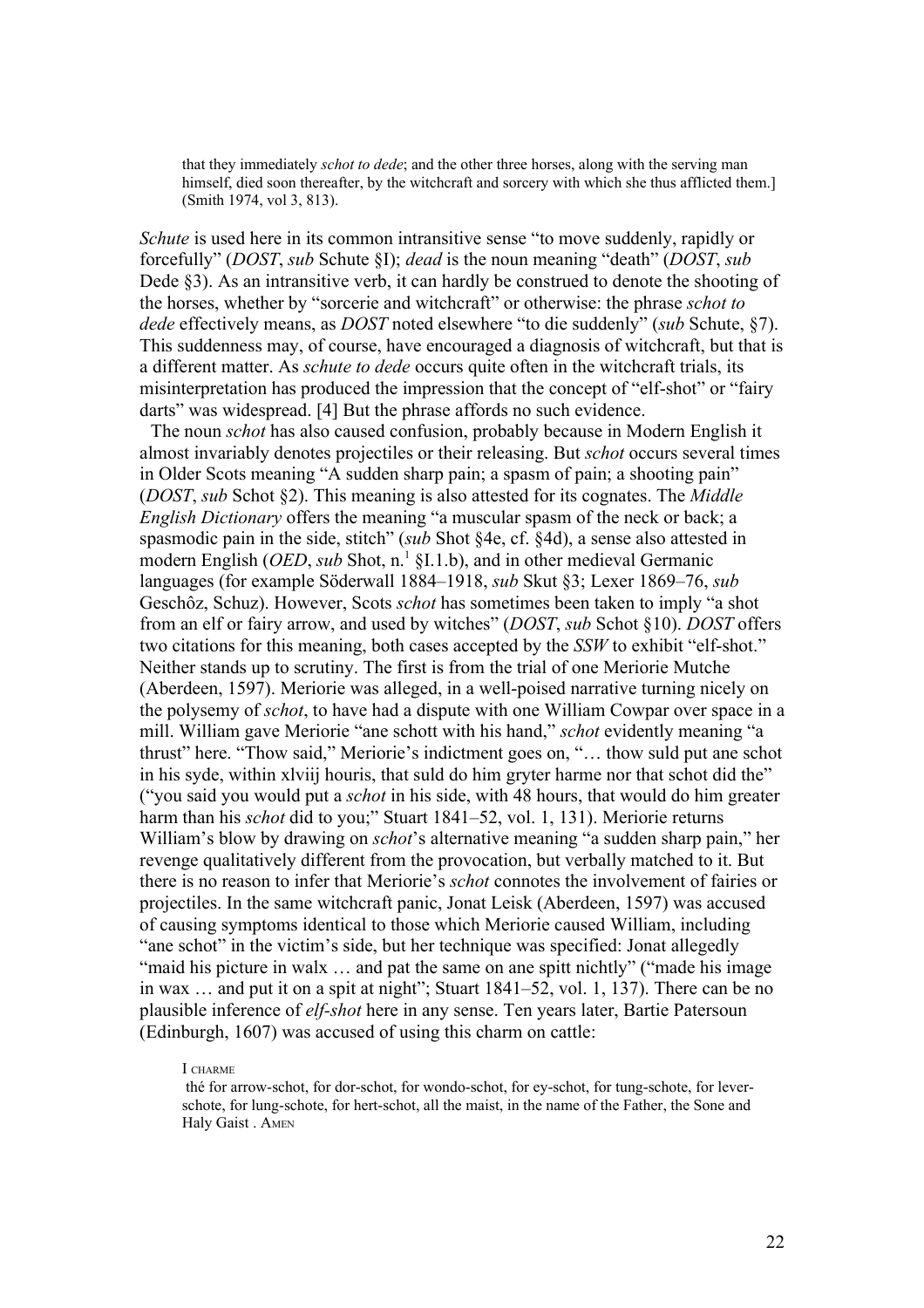[I charm you for arrow-*schot*, for door-*schot*, for window-*schot*, for eye-*schot*, for tongue-*schot*, for liver-*schot*, for lung-*schot*, for heart-*schot*, all the most, in the name of the Father, the Son and the Holy Ghost. Amen.] (Pitcairn 1833, vol. 2, 536).

*Elf* here is conspicuous by its absence: to take the text as evidence for "protective charms against elf-shot" (Henderson and Cowan 2001, 78) is an unacceptable inference (cf. Bonser 1963, 158–9).

### *3. Elf-schot, noun and participle, and similar compounds*

We may now consider the noun *elf-schot* itself. Perhaps surprisingly considering its prominence in secondary literature, I have found only one instance of a noun *elf-schot* in the trials, only one other in Older Scots, and no earlier examples in English. Although the noun and the past participle *elf-schot* are identical in form, their grammatical functions are different, and they must be considered separately. It is tempting, for clarity, to follow the *OED* (*sub* Elf-shoot) and use an infinitive citation form *elf-schute* for the past participle; but *elf-schot* no more implies \*\**elf-schute* than *worm-eaten* implies \*\**worm-eat*. Both attestations of the noun *elf-schot* are worth including here. The earlier is from a poem in Magdalene College, Cambridge, Pepys Library MS 2553 (the Maitland Folio Manuscript) there called "the cursing of S<sup>r</sup> Iohine rowlis," the manuscript being written between 1570 and 1586 (Craigie 1919– 27, vol. 2, 1–6). The text implies in line 8 that one "paip alexander" holds the papacy, presumably Alexander VI, pope from 1492–1503. However, it also appears in National Library of Scotland, MS. Advocates 1.1.6 (the Bannatyne Manuscript), written in 1568 (Fox and Ringler 1980, xv–xvi); here the line concerning *elf-schot* is absent, so it may not be original. Concluding a fifty-nine-line list of afflictions, Rowll wishes upon the thieves of his poultry

> The mowlis and in þair sleip þe mare The canker also and the caterss And never to be but schot of blude Or elf schot þus to conclude and mony vther maletais

[Chilblains and in their sleep, the *mare*; / the sore also and the rheums; / and never to be without *schot of blude* / or *elf-schot*, thus to conclude, / and many other maladies.] (Craigie 1919–27, vol. 1, 163, lines 65–9).

This is one of the few Older Scots attestations of the reflex of Old English *mære*, denoting supernatural female nocturnal assailants (surviving now only in *nightmare*; *DOST*, *sub* Mare, n.<sup>1</sup>; cf. *MED*, *sub* Māre, n. (2); *OED*, *sub* Mare, n.<sup>2</sup>), which is found in association with *elf* and its relatives not only here, but in Old and Middle English and Middle High German (for example Cockayne 1864–6, vol. 2, 138–40; Horstmann 1887, 306–7; von Grienberger 1897): Rowll's literary curse evidently draws here, at whatever remove, on an old tradition. More importantly, *elf schot* is clearly a hyponym of *maladye* ("malady")—that is, its meaning must fall within the semantic range of *maladye*—so cannot denote a projectile. The juxtaposition with *schot of blude* is unfortunately less helpful, as the meaning of this is uncertain (*DOST*, *sub* Schot §3b, suggests "discharge of blood," where, however, this text affords the only citation). Much the most likely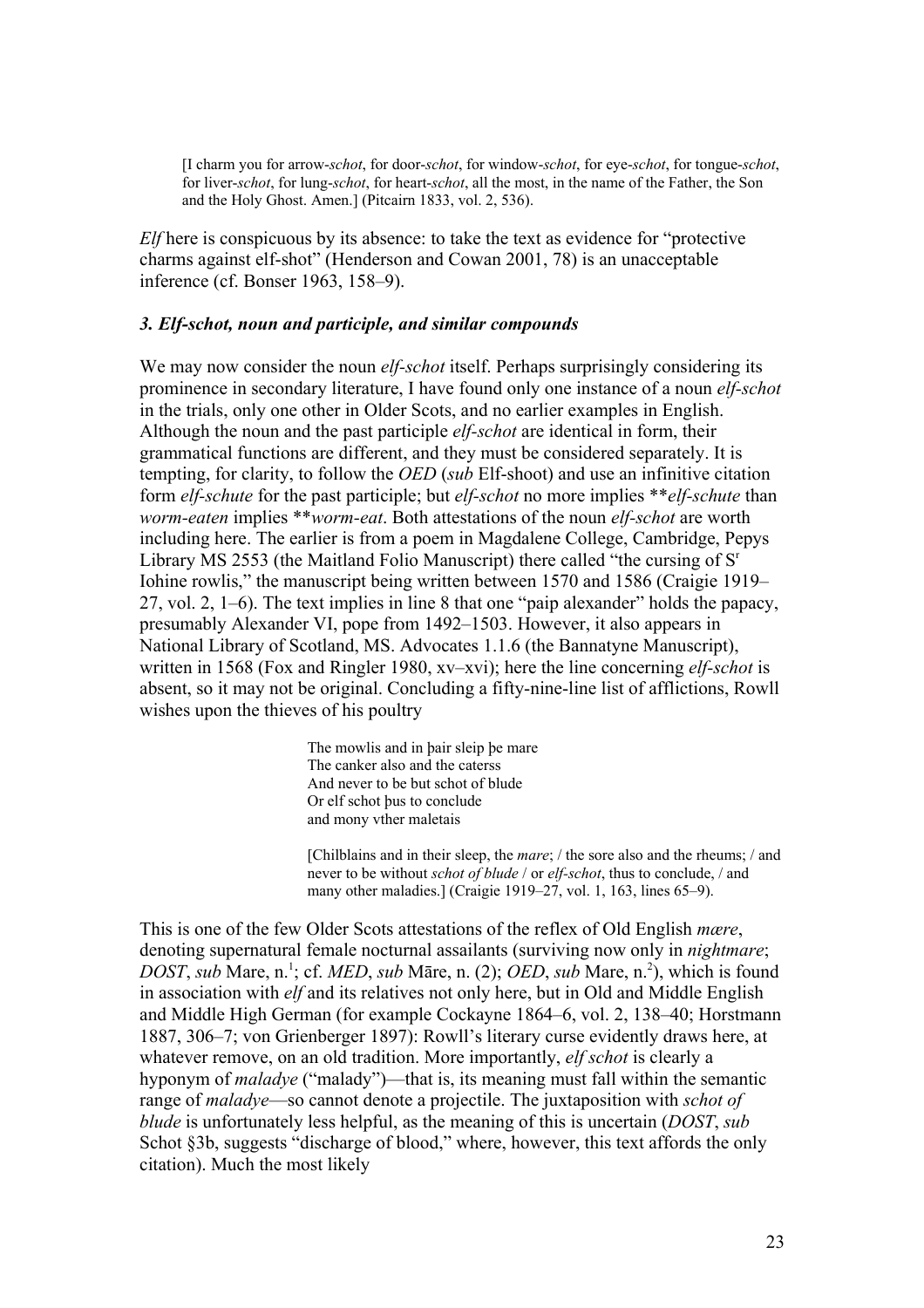interpretation of *elf-schot*, then, is the sense noted above, "A sudden sharp pain; a spasm of pain; a shooting pain."

The noun *elf-schot* otherwise occurs in the indictment of Agnes Sampsoune (Edinburgh, 1591), the most prominent of those accused in the infamous North Berwick witchcraft trials. References to supernatural beings in Agnes's trial are much influenced by demonological writings (see Normand and Roberts 2000, 207–10), but the second of the fifty-three indictments against her claims that, "Williame Blakeis sone sark being send to hir, scho be hir Wichcraft declarit, that the seiknes that he had was ane elf-schot" ("Williame Blake's son's shirt being sent to her, she declared, through her witchcraft, that the *seiknes* that he had was an *elf-schot*"; Pitcairn 1833, vol. 1, pt. 2, 231). Agnes's "Wichcraft" here lies not in causing an ailment, but in diagnosing it. *Elf-schot* is almost certainly a hyponym of *sekenes*, which seems to have denoted diseases and ailments, of the body and mind, or metaphorically concepts like infatuation or sinfulness, but only very rarely wounds (*DOST*, *sub* Sekenes; cf. *MED*, *sub* Sīknesse; *OED*, *sub* Sickness). Once more, then, the appropriate sense of -*schot* here is probably "a sudden sharp pain," rather than "a projectile."

What, then, is the significance of *elf*- in *elf-schot*? In English the first element of such a compound (the determiner) must modify the second element (the generic), whose meaning is basic to the compound: so *elf-schot* is a specific sort of *schot*. Of the possible semantic relationships between the elements of *elf-schot*, the likeliest is the common pattern whereby the generic results from the determiner (Marchand 1969, §§2.2.9–14, 2.3–15, especially §§2.2.14.3.1–2; Carr 1939, 321–39, especially 323–4): thus *elf-schot* is, etymologically, probably a *schot* caused by *elvis*. Although *elf-schot* does not occur earlier in English, similar Old and Middle English compounds, such as *ælfsogoða* and *elf-cake*, seem also to have denoted internal pains believed to have been caused by elves, so *elf-schot* would stand in a well-established tradition (Hall forthcoming; cf. MED, sub Elf, Elven; OED, sub Elf, n.<sup>1</sup>). However, in Older Scots, *elf-schot* could have been a bahuvrihi compound—that is, it may have developed a meaning different from that implied by its constituent elements, as in Cockayne's usage of *elf-shot* noted above. If so, it may no more have meant "a *schot* caused by *elvis*" than "bodice ripper," "a sexually explicit romantic (historical) novel," means "a ripper of bodices." However, this seems unlikely: *elf-schot* evidently denoted illnesses, and *elvis* and *fareis* were widely believed in early modern Scotland to be able to cause these (Henderson and Cowan 2001, 74–105), so the chances were that *elf-schot* would be used and understood literally. Moreover, there are positive indications that similar Scots compounds, considered next, did connote the actions of *elvis*.

The past participle *elf-schot* occurs twice, along with the curious compound *elfshooting*. In principle, this *elf-schot* again seems likely to be a hyponym, this time of the past participle of *schute*. Of the attested possibilities, the force of the determiner *elf*- here is almost certainly the usual one, suggesting the subject of the verb from which the generic is formed: *ane elf schot a man*  $\rightarrow$  *ane elf-schot man* (see Marchand 1969, §2.23; Carr 1939, 340). Although the sense is attested in English (*MED*, *sub* Shēten §6b; *OED*, *sub* Shoot, *v*. §I.5, Shooting §3; Hall forthcoming), Older Scots *schute* does not seem to be attested to mean "cause pain" or the like (*DOST*, *sub* Schute), so in this case, *elf-schot* is liable at least to have connoted shooting—though etymologically the compound might have denoted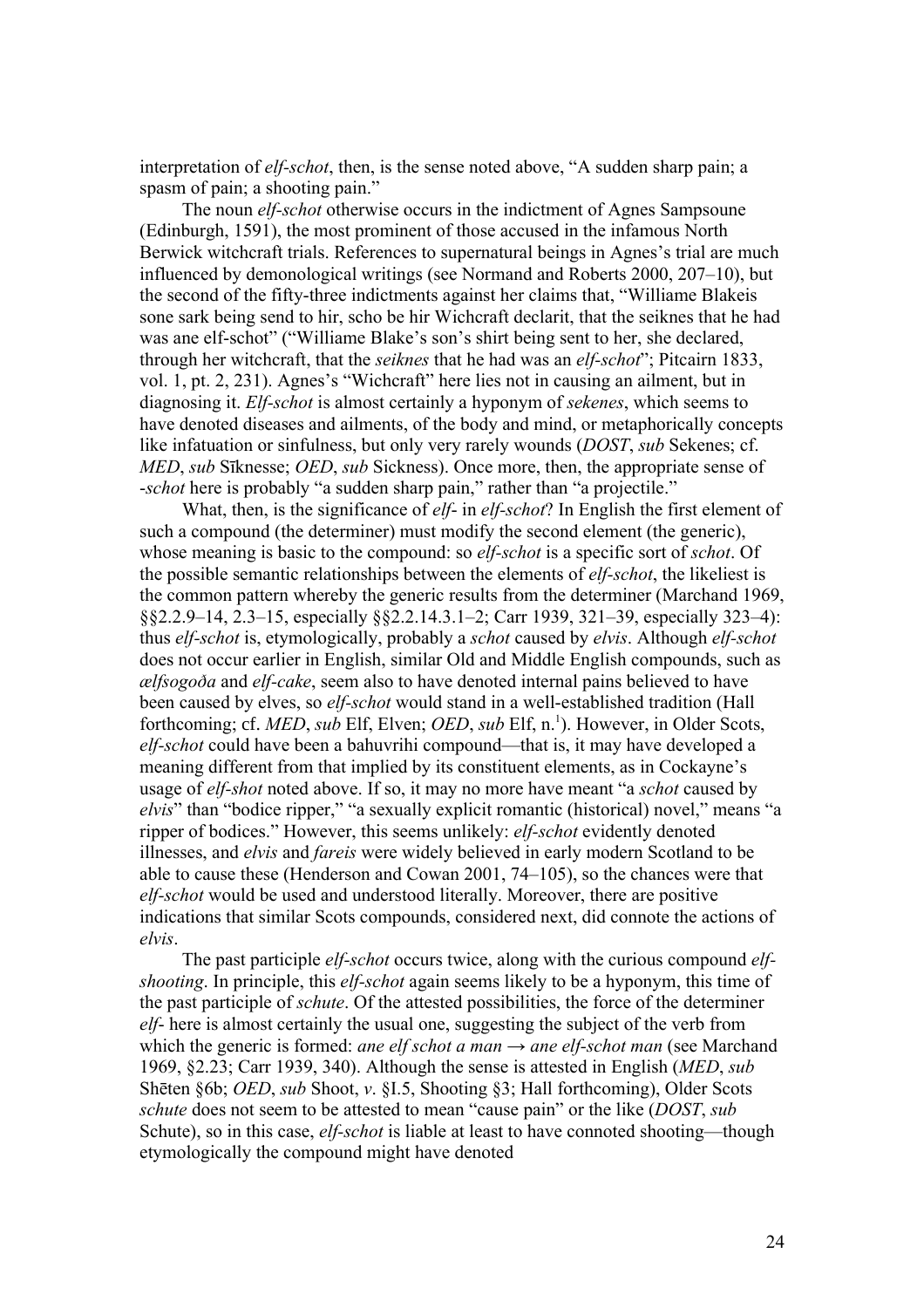the experiencing of pain. The attestations themselves support this analysis. The earliest occurs in a transcript in the diary of Sir George Maxwell of Pollok of the trialrecords for Joanet Scott (Paisley, 1650) and Jeane Scott (Paisley, 1650), held on consecutive days (and omitted from the *SSW*). The first of these brief attestations runs:

Article.—When kine wer elfe shote. . . . [lacuna in manuscript] Answer.—Confessed that shee had so graiped certaine kine, and that shee hearde that this would cuire the cow. For the elfes, shee heard that they wer the good neighboris.

[Article: When cattle were *elf-schot*. . . . Answer: Confessed that she had *graiped* certain cattle in that way, and that she heard that this would cure the cow. As for the *elvis*, she heard that they were the good neighbours.] (Fraser 1863, vol. 1, 352).

It appears that Joanet was asked about what she did when cattle were *elf-schot*; as with Agnes Sampsoune, the indictment seems to concern healing by proscribed means rather than contact with fairies, or causing harm. Joanet confessed in response that she had *graiped* the cattle; *DOST* defined the word with "to touch with the hands, handle; to examine by touching, feel"; "to lay hold of, grasp; to search for, or make a search in"; "To put out the hand in order to feel or to find something" (*sub* Grape). It is not clear whether Joanet's further comment on *elvis* reflects her own train of thought, provoked by the mention of *elf-schot*, or whether she made it because she was asked about *elvis* in an enquiry lost from the text. Either way, however, there is a strong implication that the term *elf-schot* brought *elvis* to mind for someone in the trial, suggesting that *elf*- was indeed understood to imply the actions of *elvis*.

For her part, Jeane was accused of "Elfe shooteing cured by three fingeris of different persons putt in the holl [hole]" (Fraser 1863, vol. 1, 358). "Elfe shooteing" is an odd usage: the determiner in compounds of noun+verbal noun should be the object of the verb (Carr 1939, 322; Marchand 1969, §2.10; cf. "deer-shooting"), but Jeane was surely not accused of shooting *elvis*. The compound should probably be understood as an infelicity reflecting the compressed legalistic language of the text in conjunction with the lack of a noun denoting *elvis*' causing of *schottis*, and influence from compounds of noun+deverbal noun in which the determiner reflects a subject, such as "headache" (cf. Marchand 1969, §2.11.1–4). "Elfe shooteing" is too odd to be a bahuvrihi compound and surely implies that *elvis* were understood as the cause of the *shooting*. Jeane's indictment is particularly interesting because it implies that "Elfe shooteing" caused a hole, suggesting that *schute* was understood along the lines of "to discharge a missile" (*DOST*, *sub* Schute §III) and that *elf-schooting* was understood to denote *elvis*' use of projectiles—whether physical, metaphysical or metaphorical—to cause an ailment. While this is not a certain inference, it strikes me as the most plausible. It is consistent with the remaining attestation of *elf-schot* in the Scottish witchcraft trials which I know, in the late and unprinted trial of Farquhar Ferguson (Arran, 1716, omitted from the *SSW*). Farquhar was charged with "curing by charms 'people that were Elf Shot' " (Gilmore 1948, 110), and "admitted that he was frequently called upon to 'search for holes in people that were suspected to be shot' " (Henderson and Cowan 2001, 79).

Besides *elf-schot*, Older Scots also attests once to *elf-grippit*, in the trial of Bessie Dunlop (Ayr, 1576). Bessie's trial is well-known, as she gave a detailed account of her relationship with Thom Reid, a dead man in the service of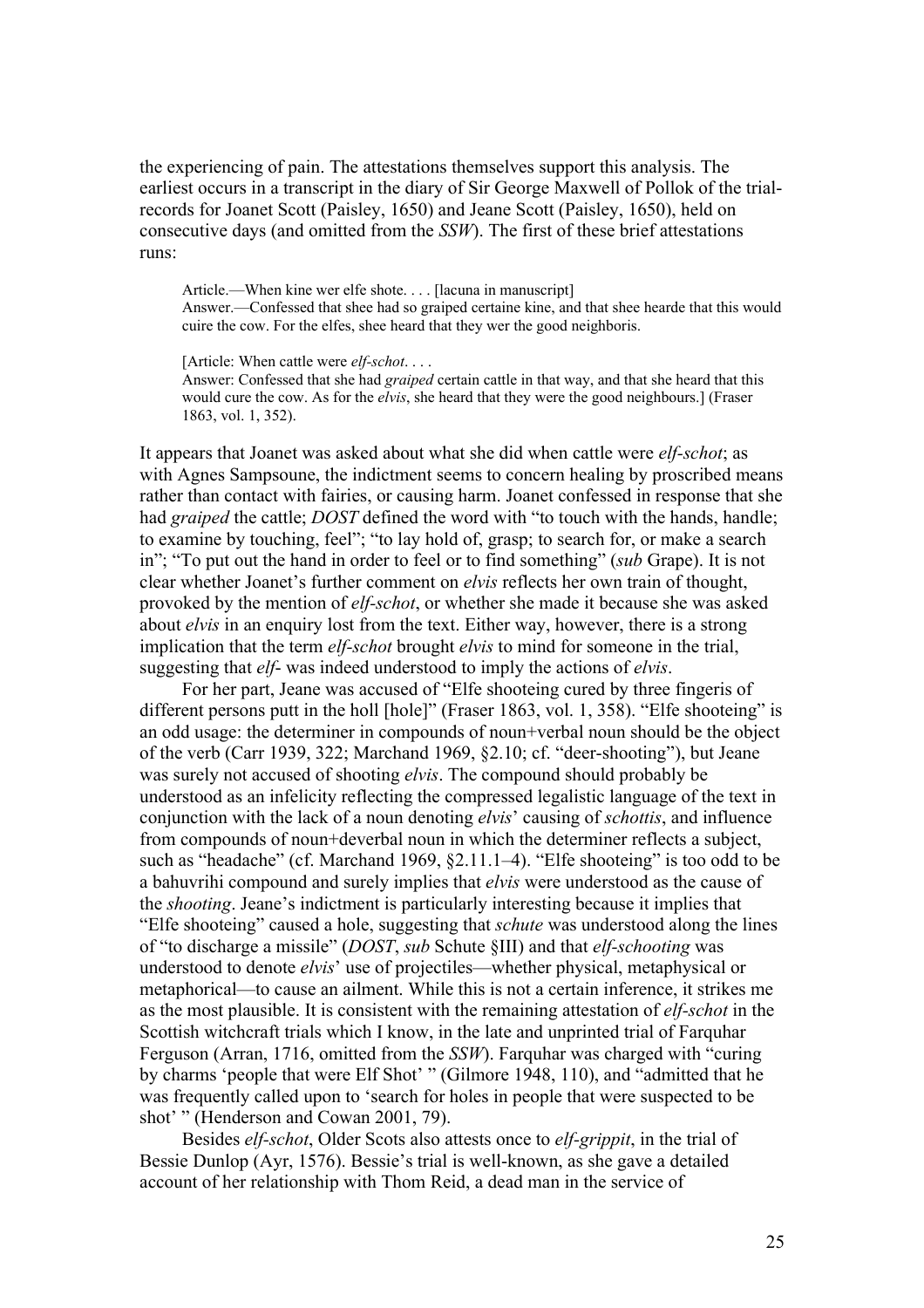the "Quene of Elfame" (see Purkiss 2000, 111–2 and 149–50; Henderson and Cowan 2001, 129–30; Maxwell-Stuart 2001). Bessie confessed that

quhen sundrie persounes cam to hir to seik help for thair beist, thair kow or yow, or for ane barne that was tane away with ane evill blast of wind, or elf-grippit, sche gait and sperit at Thom, Quhat mycht help thame?

[when various people came to her to seek help for their animal, their cow or ewe, or for a child that had been ravished by an evil blast of wind, or *elf-grippit*, she went and enquired of Thom "What might help them?"] (Pitcairn 1833, vol. 1, 53).

*Grip* is defined in *DOST* with "to seize … to clutch," and could be used of internal pains (*sub* Grip §1b; cf. Gripe). Bessie listed the state of being *elf-grippit* alongside "ane evill blast of wind"; as the "blast" is associated with fairies elsewhere in the witchcraft trials and in other Scottish evidence, its collocation with *elf-grippit* suggests that here, as generally in her trial, fairy-lore was in her mind (Henderson and Cowan 2001, 77–9; cf. *SSW*, database table "Elf\_FairyElements," under the field names "Fairy Blast," "Whirlwind"). Once again, medieval English parallels also exist, in the compounds *elf-taken* and *fairy-taken*, *taken* being used in senses like *grippit* (*MED*, *sub* Elf, Tāken §2b, cf. *elue-inome* cited *sub* Blouen v. (1) §2c; *OED*, *sub* Take, *v*. §I.7; Thomas 1973, 725). *Elf-grippit*, then, provides a close parallel for the participle *elf-schot*, and does not suggest causation by projectiles, consolidating my argument above that an *elf-schot* need not have involved a projectile. However, it seems likely that although the connotation could be a late development, by 1650 the past participle *elf-schot* was not only in use, but understood to connote projectiles.

Finally, *elf-schot* is also paralleled in the trial of Stein Maltman (apparently to be identified with Steven Malcome, Stirling, 1628), which mentions "fairies schott". [5] The semantic relationship between these words is unambiguous: the *schot* belongs to the *fareis*, and presumably was caused by them. Once more, the phrase offers no evidence for the use of projectiles. Stein's trial also introduces us to the term *elfarrow-stone*. Alongside *elf-arrow*, *elf-arrow-heid* and *elf-stone*, this term attached from at least the seventeenth century to neolithic flint arrow-heads, and the witchcraft trial records seem to demand a similar interpretation (*DOST*, *sub* Elf-arrow; *OED sub* Arrow §1c, Arrow-head §1b). Stein was accused of attributing illness in people to the "fairye folk" on several occasions, and confessed that he gained his healing skills "of the fairye folk quhom he had sein in bodilie schapes in sindrie places" ("from the fairy folk, whom he had seen in bodily forms in various places"; F. 1893–1908, vol. 4,185). In his fullest confession to mention an *elf-arrow-heid*, he confessed that in healing one Jonet Chrystie,

he brocht in some south running water, seathed it in ane pan, and put one elff-arrow stone in the water because it wes ane remedie against the fairies schott, that he gave to the said Jonet Chrystie ane drink thereof, and immediatlie efter the said Jonet had drunk thereof the said Stein caused the hail servants to depairt out of the house for fear they should ressave skaith of her, and particularlie he had Elspet Steinsoune their servand, being lying beyond the said Jonet Chrystie in ane Longsettle, cum furth and leave her, for, said he, gif any evill cum on thee I will never get mends for thee.

[he brought in some south-running water, boiled it in a pan, and put an *elf-arrow-stone* in the water because it was a remedy against the fairies' *schott*; he gave the aforementioned Jonet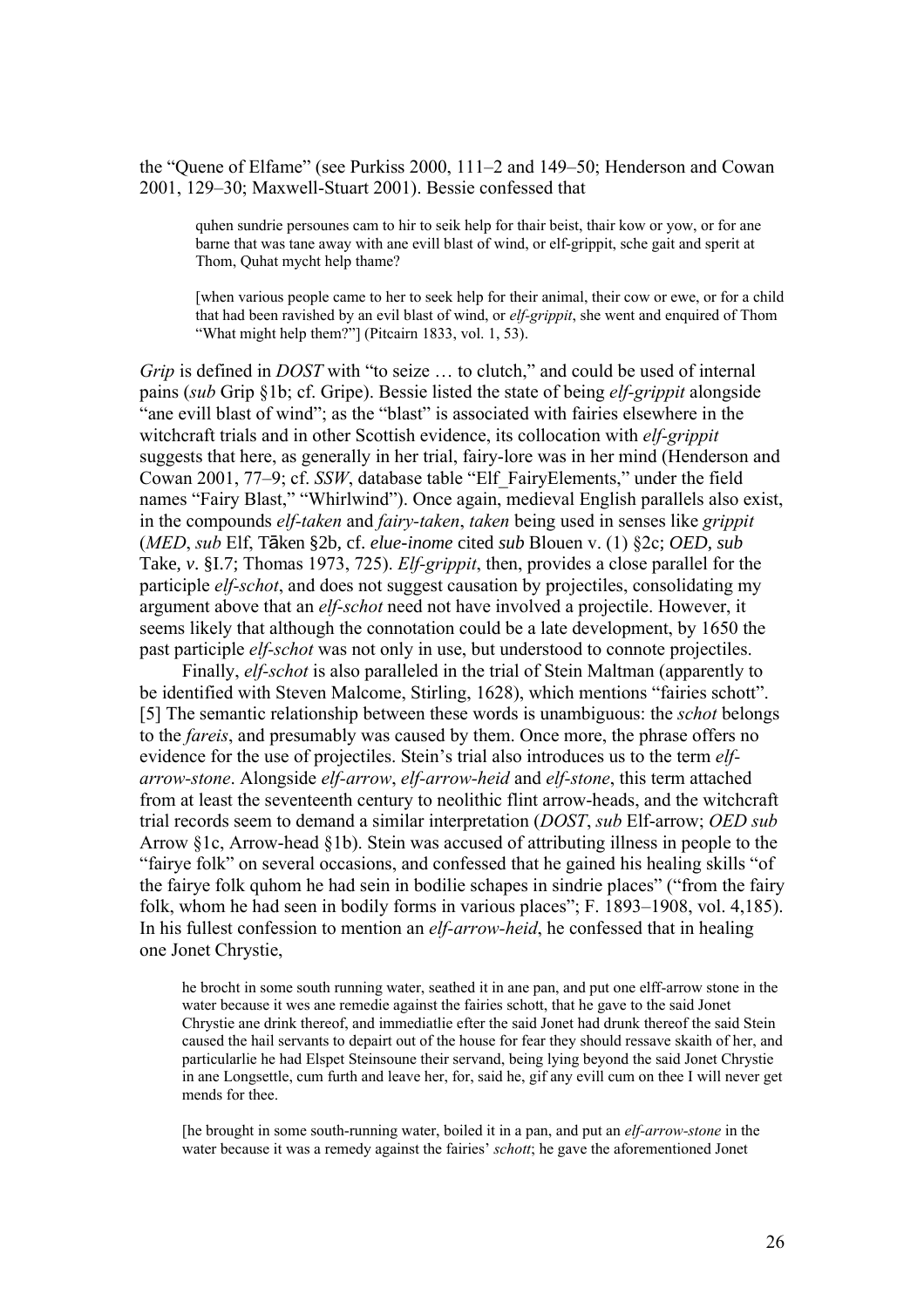Chrystie a drink thereof. And immediately after the aforementioned Jonet had drunk from it, the aforementioned Stein had the hale servants depart from the house for fear that they should receive harm of her [Jonet]; and in particular he had their servant Elspet Steinsoune, who was lying beyond the aforementioned Jonet Chrystie in a *longsettle* [a kind of long seat], come forth and leave her [Jonet], because, he said, "If any harm comes to you, I will never find a remedy for you."] (F. 1893–1908, vol. 4, 187).

Although Stein may have intended the water which he had Jonet drink to force the illness out from her, such that it might harm others in the house, we do not have to suppose that this illness was envisaged as an embedded projectile. Nor do Stein's other two confessions of healing with an *elf-arrow-heid* (once by washing, once by rubbing his client with it) suggest such an interpretation. *Elf-arrow-heid* could have been associated, both etymologically and synchronically, with *elf* because the objects which it denoted were obviously manufactured items but had no apparent source in the human community, rather than because they were viewed primarily as the means by which *elvis* inflicted illnesses. Stein's use of the *elf-arrow-heid* in curing illnesses caused by faries presumably involved an element of curing like with like—a fairy object used against a fairy illness—but this need not imply that the ailment was thought to have been caused by an *elf-arrow-heid* itself.

So far, then, there is good evidence, in six trials from 1576 to 1716, for beliefs that fairies caused ailments, especially internal pains, both in humans and livestock. As I discuss below, this is a small number, but the evidence is reasonably coherent. There is evidence that by 1650, *elvis* were thought to inflict illness using projectiles, but this is by no means a necessary assumption for earlier data. The means by which a *schot* or similar pain was identified as an *elf-schot* are little-attested, but apparently varied: Agnes Sampsoune seems to have examined her client's shirt; Farquhar Ferguson searched his clients' bodies for holes. Stein Maltman and Bessie Dunlop confessed to gaining powers of healing directly from *fareis*, but in no case did a healer use such contact for *maleficium*. These cases provide evidence for Hutton's basic paradigm of otherworldly beings outside the human community causing certain kinds of illness, and members of the community healing them (2002, 20, 27–32), in Lowland Scotland, alongside beliefs in witches.

The possible functions within a community of this paradigm are manifold. It was in professional healers' interests to claim sources of power not usually accessible to the community, and claims of knowledge from fairies surely served this purpose, particularly for those who could not claim knowledge from books (cf. Purkiss 2000, 126–7; Thomas 1973, 727–8; Mathisen 1993). But fairy-lore could also be deployed in healing-practices themselves. Naming an illness, as by declaring someone to have been *elf-schot* or *elf-grippit*, was an important step in healing, since it implicitly brought the otherwise intangible illness within the scope of human knowledge, comprehension, and narratives (Alver and Selberg 1987, 23; compare Purkiss 2001). Metaphorical associations of *schot* "pain" with *schot* "projectile" may also have suggested other ways of concretising and healing the illness, but there is no evidence in our sources for these processes. In naming and in narratives, illnesses might be ascribed the ultimate source of fairies, situating their origins with a powerful group outside the community. This situation would again privilege healers, both because they claimed unique powers to protect the community from this outside force and because it mitigated their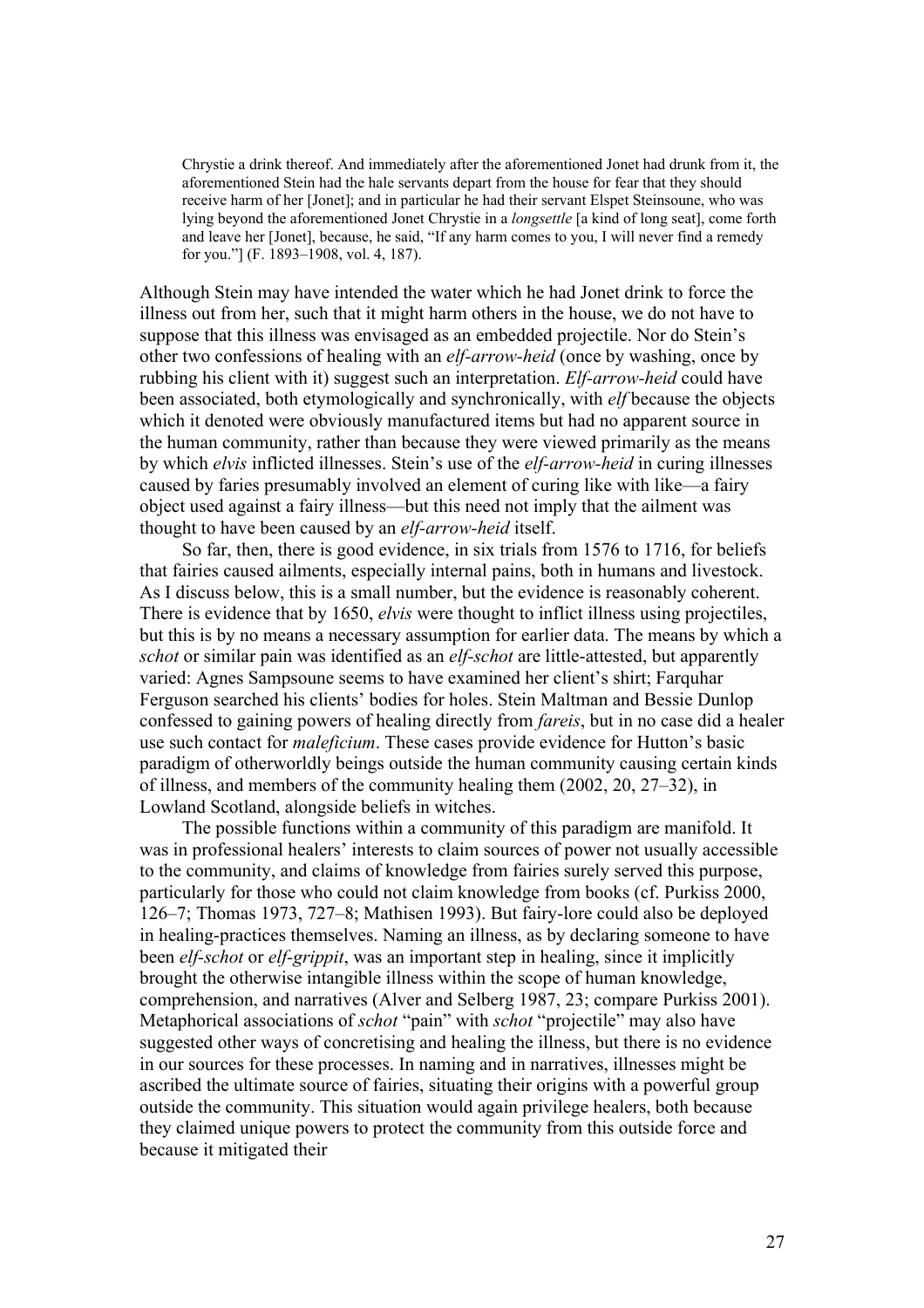potentially marginal position by aligning their interests fundamentally with those of the in-group. The binary opposition between in-group and out-group established by fairy lore may also have been a force for social cohesion, the external threat encouraging the community's integrity and promoting solidarity with the victim, whose status within the community may otherwise have been compromised by illness.

Stein Maltman's detailed confessions support these readings. In the passage quoted, for example, Stein has all the healthy servants leave the house lest they "ressave skaith" from the patient. This is admittedly not the kind of community involvement which we might see in the collective bedside vigil. It suggests a liminal status for the patient, ensures that Stein's healing rituals directly affect the whole household, and emphasises that not only Jonet, but all its members are at risk from the supernatural forces which Stein counteracts. The same harm could have come to any of them. One might also speculate that the servants' subsequent return into the house established a clear closure to the liminal period, and a new and positive beginning for the community's attitude to Jonet.

Narratives of meetings with fairies in more detailed Scottish accounts have been interpreted to reflect dangers, social rules and social boundaries, and in their turn to have helped to encode and construct them (besides the studies already cited, see Miller 2002, 102–3). The linguistic evidence examined here does not contribute to these analyses, but it offers an important alternative perspective: whereas our Scottish narratives tend to focus on positive outcomes of transgression, such as the gaining of prophetic or healing powers, the linguistic evidence considered here emphasises its counterpart, the threat of illness. The threats by which fairies were thought to maintain their boundaries are what made transgression risky, and so made its rewards the more powerful; despite the prominence of fairies' rewards in our narrative material, the threats encoded in the linguistic evidence were presumably the more prominent of the pairing in early modern Scottish world-views.

#### *4. Elf-arrow-heidis and witchcraft*

The remaining trials present women accused of, or confessing to, *schuting* their victims. Neither form of *elf-schot* occurs, but in each case, the records specify that witches shot with *elf-arrow-heidis*, *elf-arrow-stones*, *elf-stones* or *elf-arrows*; these terms all seem to have denoted neolithic arrow-heads or similar stones. At a lexical level, then, these generally attest to a tradition of *elvis* harming people with projectiles (physical or metaphysical) only insofar as the terms presuppose such a tradition which, as I have argued above, they need not. Nonetheless, the trials illuminate not only the relationships between fairies and witches, but how they changed during the period of the witch hunts. The earliest is that of Katherene Ross (Ross and Cromarty, 1590). Perhaps twenty-two of Katherene's alleged accomplices were also tried, mainly in 1577 (for a list see Katherene's entry in the *SSW*), but we have details about their actions only insofar as they are mentioned in Katherene's trial records. On this basis, the *SSW* marked Christiane Roiss (Ross and Cromarty, 1577) and Marion Neyne McAlester (Ross and Cromarty, 1590) for "elfshot," but only Katherene's trial offers evidence.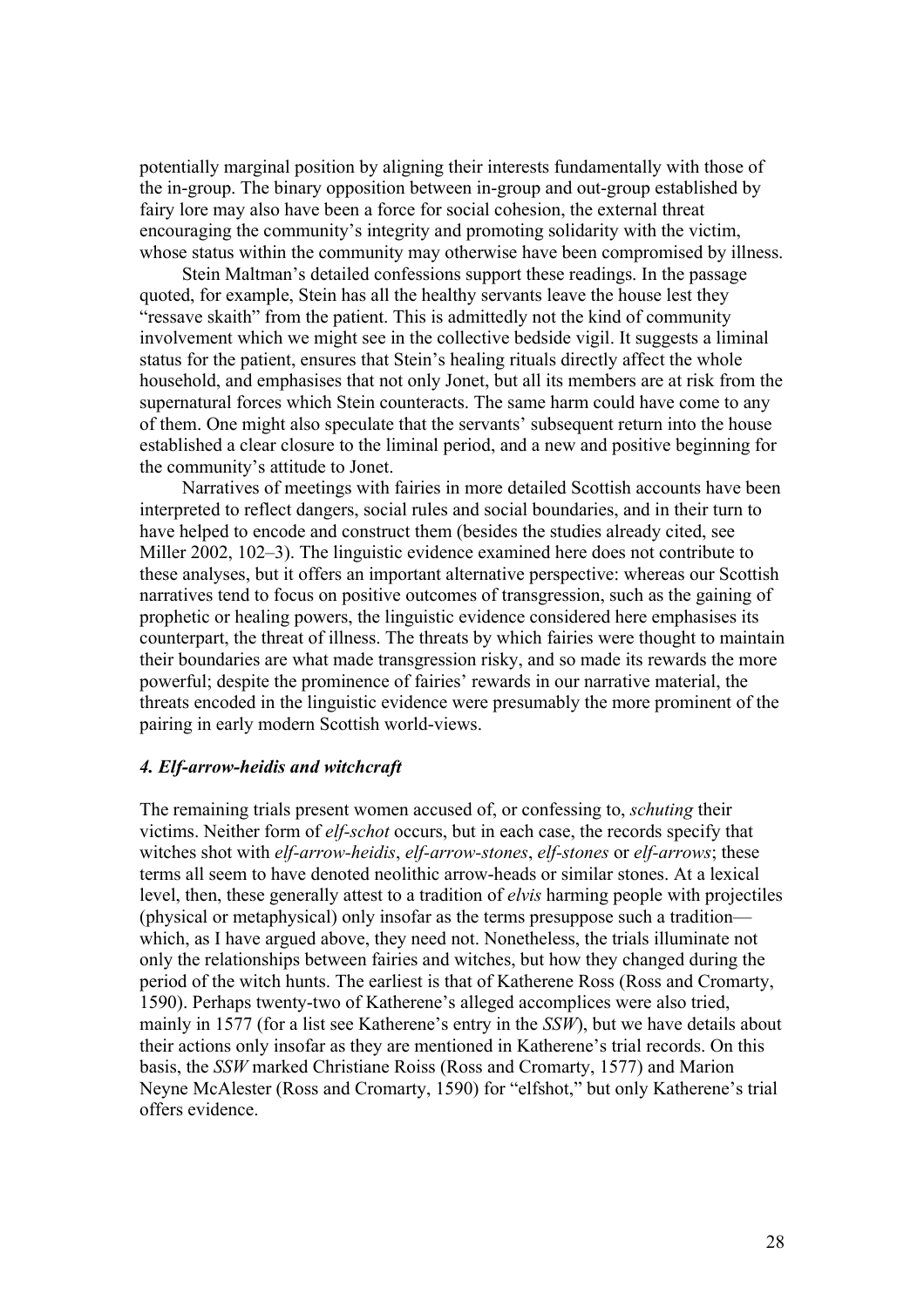Katherene was noblewoman who tried to use witchcraft and poisoning to murder members of her family for political and financial reasons (see Maxwell-Stuart 2001, 135–41); although she was tried in 1590, most of the events were alleged to have taken place in 1577, which suggests this earlier date for the use of the terms under discussion. Katherene was accused of buying *elf-arrow-heidis* on several occasions and of "shooting" them at images of her intended victims (Pitcairn 1833, vol. 1, 192–3, 195, 198–9). The first account in her indictment is sufficient to show the method and terminology:

Thow art accusit, for the making of twa pictouris of clay … the ane, maid for the distructioune and consumptioune of the young Laird of Fowlis, and the vthir for the young Ladie Balnagoune … Quhilkis twa pictouris, being sett on the north syd of the chalmer, the said Loskie Loncart tuik twa elf arrow heides and delyuerit ane to ye (you) Katherene, and the vther, the said Cristian Rois Malcumsone held in her awin hand; and thow schott twa schottis with the said arrow heid, att the said Lady Balnagowne, and Loskie Loncart schott thrie schottis at the said young Laird of Fowlis.

[You are accused of making two figures from clay … the one, made for the destruction and wasting-away of the young Laird of Fowlis, and the other for the young Lady Balnagowne … These two figures being placed on the north side of the chamber, the aforementioned Loskie Loncart took two *elf-arrow-heidis* and handed one to you, Katherene, and the other the aforementioned Christiane Roiss Malcumsone held in her own hand; and you *schott* two *schottis* with the said arrow-head at the aforementioned Lady Balnagowne, and Loskie Loncart *schott* three *schottis* at the aforementioned young Laird of Fowlis.] (Pitcairn 1833, vol. 1, 192).

This account shows the internationally widespread technique of harming models of a victim in order to harm his or her person, and in this it is entirely conventional (for other British examples see Hole 1973). As in Meriorie Mutche's trial, this text may play on the polysemy of *schot*: when Katherene "schott twa schottis with the said arrow heid," did she "throw two throws," or "inflict two sharp pains"? Unfortunately, it is hard to be sure if this ambguity was intended. Katherene seems to have considered that *elvis* could assist her in her witchcraft, since at midsummer in 1576, she allegedly met with her accomplice Marion, who said that Katherene "wald gang in Hillis to speik the elf folk" ("should go into hills to speak to the *elf*-folk"; Pitcairn 1833, vol. 1, 196). Neither the purpose nor the consequence of this advice is recorded, though if Katherene were seeking *elf-arrow-heidis* there, it would be broadly consistent with the statement of James VI in his *Daemonologie* that "sundrie Witches haue gone to death with that confession, that they haue ben transported with the *Phairie* to such a hill, which opening, they went in, and there saw a faire Queen, who being now lighter [having given birth], gaue them a stone that had sundrie vertues" (Craigie 1982, 51). However, there is nothing to suggest that *elvis* were involved in Katherene's witchcraft beyond having something undefined to do with the arrowheads.

The other three cases, from 1659–62, fall around the great witch panic of 1661– 2, around eighty years after Katherene's alleged efforts with *elf-arrow-heidis*. They envisage more direct attacks by the witches and more obvious physical consequences, and although the data is too limited for certainty, this hints at changes in witchcraftand fairy-beliefs since Katherene's time. The testimony of Isobel Thomsone against Jenet Miller is the earliest: [6]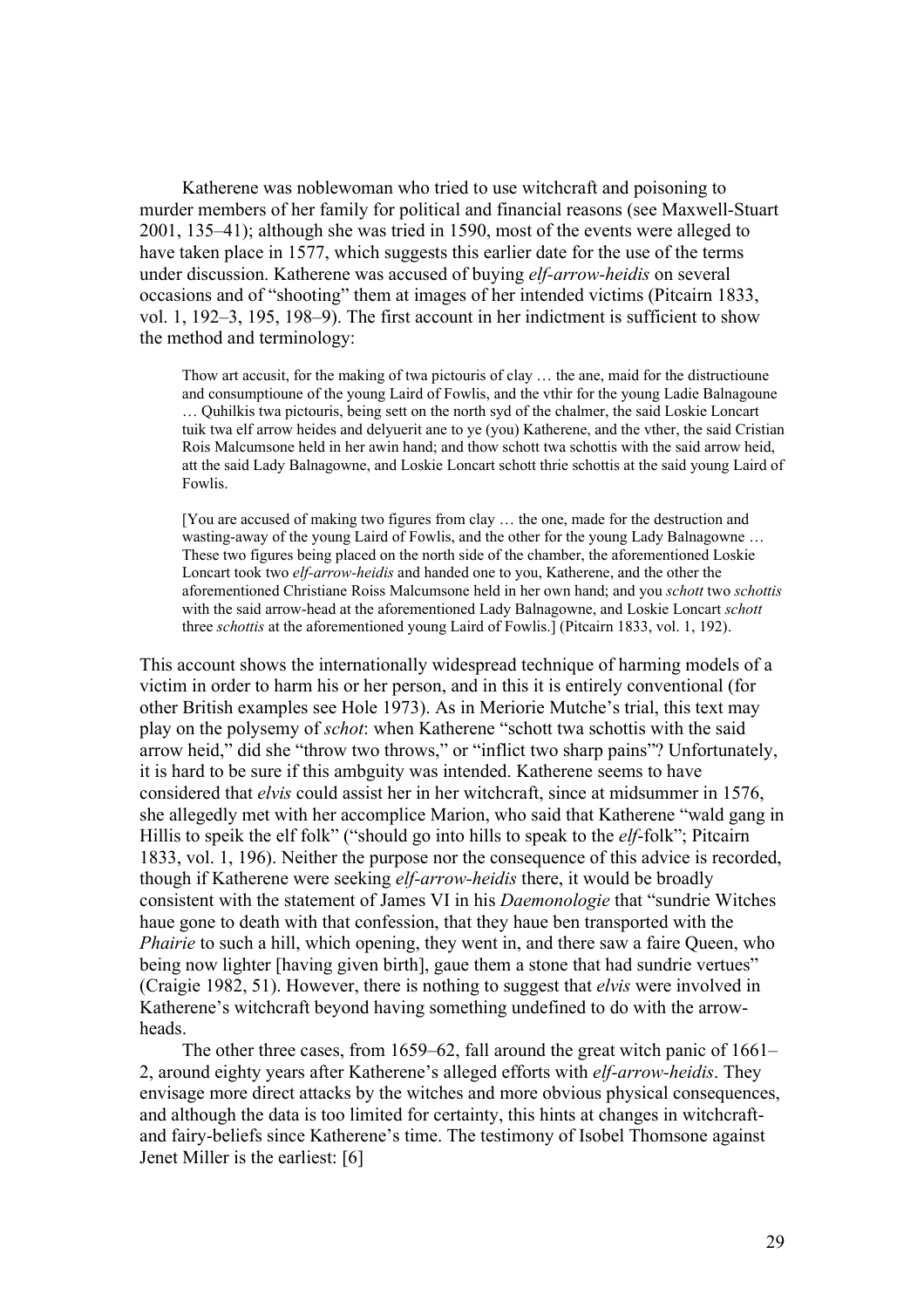when the said Isobell … was reproveing her for beareing ane bourden wpon the Lords day The said Jenet Miller sate downe upon her knees courseing And said that she should have A mends of her And thereafter when she was layeing wakeing with a paine in her Arme she perceaved her thombe shot through with that which they call ane elffe stone And the blood of her thumbe sprinkled a longe the bed And there looking to the floore she saw her standing upon it with ane other who is dead.

[when the aforementioned Isobel … was rebuking her [Jenet] for bearing a burden on the Lord's day, the aforementioned Jenet Miller knelt down upon her knees cursing, and said that she would have some compensation from her [Isobel]. And thereafter, when she [Isobel] was lying awake with a pain in her arm, she perceived her thumb to be shot through with the thing which is called an *elf-stone*, and the blood of her thumb sprang out along the bed. And looking from there to the floor she saw her [Jenet] standing upon it with another person, who is dead.] (MacDonald 1935, 169).

Here, Jenet was apparently envisaged to have appeared before her victim in the night, in the company of "ane other who is dead"; such a dead person could in the folklore attested by the Scottish witchcraft trials be associated with the *elvis* or *fareis*, as in the case of Thom Reid mentioned above (cf. Purkiss 2000, 102–4; Henderson and Cowan 2001, 19–21, 60–1, and *passim*). We are invited to infer that Jenet then *schot* her *elfstone* directly at Isobel, with the maleficent assistance of her otherworldly companion. It is evident from this that by 1659, witches could be envisaged to use *elf-arrowheidis* directly as projectiles. Jenet's companion is also interesting: he may reflect the role in the Scottish trials of the fairy as a witch's familiar, whose similarities to the English animal familiars have recently been emphasised by Wilby (2000); comparison might also be made with the development of *elben* as familiars in German trials (cf. Edwards 1994, 21). It is tempting to infer that a tradition in which *elvis* caused ailments using projectiles (which may be implied in the Scotts' trials of 1650), has here been transferred to witches, with contact between healers and *elvis* now being developed to put *elvis* in the role of the familiar.

A few years later, when Jonet Morisone (Bute, 1662) gave her declarations in response to accusations of witchcraft, she claimed that others, including Margrat N <sup>c</sup>William, had *schot* their victims, envisaging the infliction of open wounds. Jonet said that "John Stephen … was shott underneath the short ribbs and that quhen she found him there was a hole in it that ye might put your neive [fist] in" (MacPhail 1914–34, vol. 3, 24). Jonet's testimony does not mention fairies, but in Margrat's own trial (Bute, 1662), where several further transitive uses of *schute* occur, Margrat confessed that, as she was falling into poverty after the death of her livestock, she was approached by the Devil. He seems to have promised her wealth, but

he sought her sone [son] William a child of 7 yeires old which she promised to him and he gave her ane elf errow stone to shott [shoot] him which she did ten dayes therafter that the child dyed immediately therafter which grieved her most of anything that ever she did (MacPhail 1914–34, vol. 3, 18–9).

This account of William's death, then, not only includes the transitive use of *schute*, but the claim that the *schuting* was done with an *elf-arrow-stone*. Moreover, whereas the trials of Katherene Ross and Jenet Miller hint that fairies might have supplied the *elf-arrow-heid*, this confession explicitly has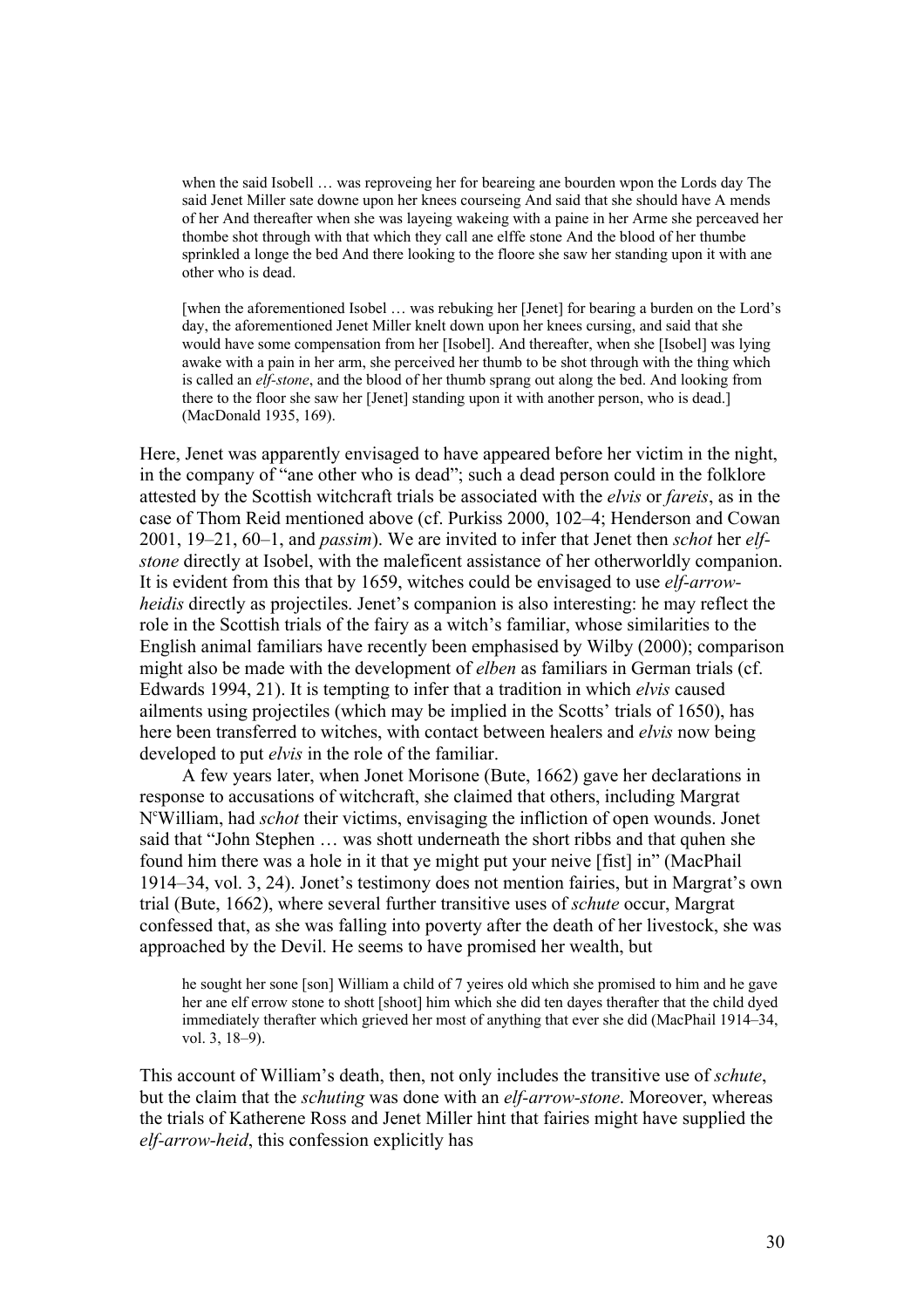the *elf-arrow-heid* come from the Devil. These points hint that the appearance of the Devil in Margrat  $N<sup>c</sup>$  William's trial shows in part the recasting of fairies not only as familiars, but as the Devil himself (cf. Macdonald 2002, 46–8; Henderson and Cowan 2001, 125–36). The functional comparisons between the fairies and the Devil can be pressed. Margrat admitted the influence of the Devil concomitantly with expressions of guilt, repentance and extenuating circumstances: he provided Margrat with a suitably nefarious external origin for her confessed misdeeds, as fairies had provided Bessie Dunlop and Stein Maltman with suitably prestigious external origins for their methods and powers of healing.

These suggestions are supported by the famous sequence of four confessions by Issobell Gowdie (Nairn, 1662). Issobel "interspersed fairy and diabolical beliefs in her confessions … to a degree that is unrivalled in any other known witch trial" (Henderson and Cowan 2001, 134). Although she confessed without any "compulsitouris" ("judicial torture"; Pitcairn 1833, vol. 3, 603), it is not clear what other processes of coercion or suggestion she might have undergone (cf. Levack 2002, 173–7; MacDonald 2002, 123–42). Even so, parts of her confessions are too unusual for us to doubt that they derived from Issobel rather than from her interrogators, and her accounts of fairies are twice cut off in the records with a curt "*&c.*," implying that at least some of Issobel's confessions were not of interest to her prosecutors, and are not words put into her mouth (cf. Henderson and Cowan 2001, 4). Here it will suffice to discuss only Issobel's directly relevant statements. In her second confession, Issobel explained (the ellipses being Pitcairn's, marking manuscript lacunae, and words in sqare brackets his conjectural additions):

As for Elf-arrow-heidis, THE DIVELL shapes them with his awin hand, [and syne deliueris thame] to Elf-boyes, who whyttis and dightis them with a sharp thing lyk a paking neidle; bot [quhan I wes in Elf-land ?] I saw them whytting and dighting them. Quhan I wes in the Elfes howssis, they will haw werie  $\dots$  . . . . . . . . them whytting and dighting; and THE DIVELL giwes them to ws, each of ws so many, quhen . . . . . . . . . . Thes that dightis thaim ar litle ones, hollow, and bossbaked! They speak gowstie lyk. Quhen THE DIVELL gives them to ws, he sayes,

'SHOOT thes in my name,

And they sall not goe heall hame!'

And quhan ve shoot these arrowes (we say)—

'I SHOOT yon man in THE DIVELLIS name,

He sall not win heall hame!

And this salbe alswa trw;

Thair sall not be an bitt of him on lieiw!'

We haw no bow to shoot with, but spang them from the naillis of our thowmbes. Som tymes we will misse; bot if thay twitch, be it beast, or man, or woman, it will kill, tho' they haid an jack wpon them.

[As for *elf-arrow-heidis*, the Devil shapes them with his own hand, [and thereafter delivers them] to *elf-boys*, who shape them and finish them off with a sharp thing like a packing needle (a needle for binding bundles); but [?when I was in Elf-land] I saw them shaping and finishing them. When I was in the *elvis*' houses, they will have very . . . . . . . . . . them shaping and finishing them; and the Devil gives them to us, to each of us this many, when . . . . . . . . . . Those who finish them off are little ones, hollow and their backs concave [7]! They speak gruesomely.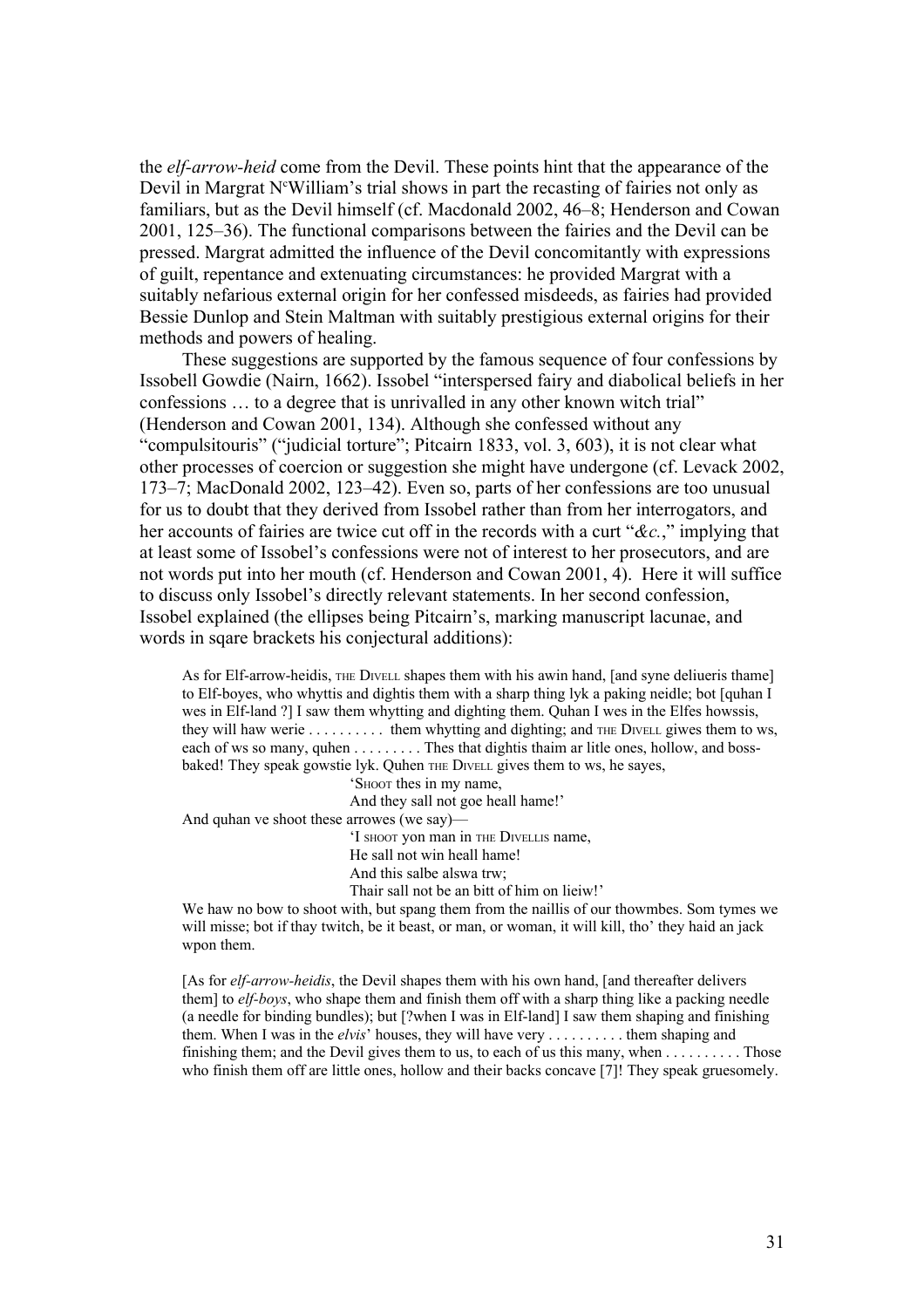When the Devil gives them to us, he says, 'Shoot this in my name, And they shall not go home hale!' And when we shoot these arrows [we say]: 'I shoot that man in the Devil's name, He shall not get home hale! And this shall be also true, There shall not be a bit of him alive! We have no bow to shoot with, but flick them from the nails of our thumbs. Sometimes we miss, but if they touch, whether beast, man or woman, it will kill, even if they have a (protective) jerkin on.] (Pitcairn 1833, vol. 3, 606–7).

Issobel's fourth confession includes a similar passage (Pitcairn 1833, vol. 3, 615). The similarities may be due to scribal reference to the earlier confession or to Issobel herself echoing her previous account, which could have been well-established and somewhat formulaic. These confessions exhibit similar motifs to Margrat N <sup>c</sup>Williams's, but emphasise how well-developed the association of *elf-arrow-heidis*, *shooting* and the Devil could become, at least at the peak of witch-hunting in Scotland. This is not to say that Issobel was entirely innovative: the famous Old English charm *Wið færstice* associates the infliction of a *gescot* (the etymon of *schot*) —which, the text implies, may be caused by *ylfe* (the etymon of *elvis*)—with projectiles and an image of smiths making weapons (Grattan and Singer 1952, 173– 6). It could be that much of Issobel's confession is in the same tradition. The Old English text, however, neither mentions the Devil, nor obviously suggests that the harm is caused by members of the community like Issobel.

# *5. Conclusions*

In all, I have accepted ten printed trials to pertain meaningfully to *elf-shot* in some sense. This is not a large number, cautioning against over-stating the significance of elf-shot traditions in early modern Scotland, though the point is somewhat mitigated by their wide distribution—Ross and Cromarty in the North, Bute in the South-West and Edinburgh in the South-East. Despite the small sample, some patterns are apparent. It emerges that compounds of *elf* with words for ailments—such as *elf-schot* (noun and participle) and *elf-grippit*—occur in or imply narratives about members of human communities healing harm probably thought to be done by fairies. By contrast, four of the five trials mentioning *elf-arrow-heidis* concern their use by human witches in *maleficium*. If in future editions, the *SSW* maintains its present definition of "elfshot," it is the latter group which should be included in the survey (possibly along with certain associated trials, such as Christiane Roiss, Ross and Cromarty, 1577; Marion Neyne McAlester, Ross and Cromarty, 1590; Jonet Morisone, Bute 1662; and Jonet Braidheid, Nairn 1662)—though in this case, changing the field name to *elfarrow-head* would both remove ambiguity and be more in keeping with the language of the sources.

The differences in vocabulary in the trials reflect differences in their narratives. I have interpreted material from as early as 1576 to suggest a system in which healers acted from within the community against illness caused by an external, more powerful group, the fairies. Meanwhile, the use of *elf-arrow-heidis* in witches'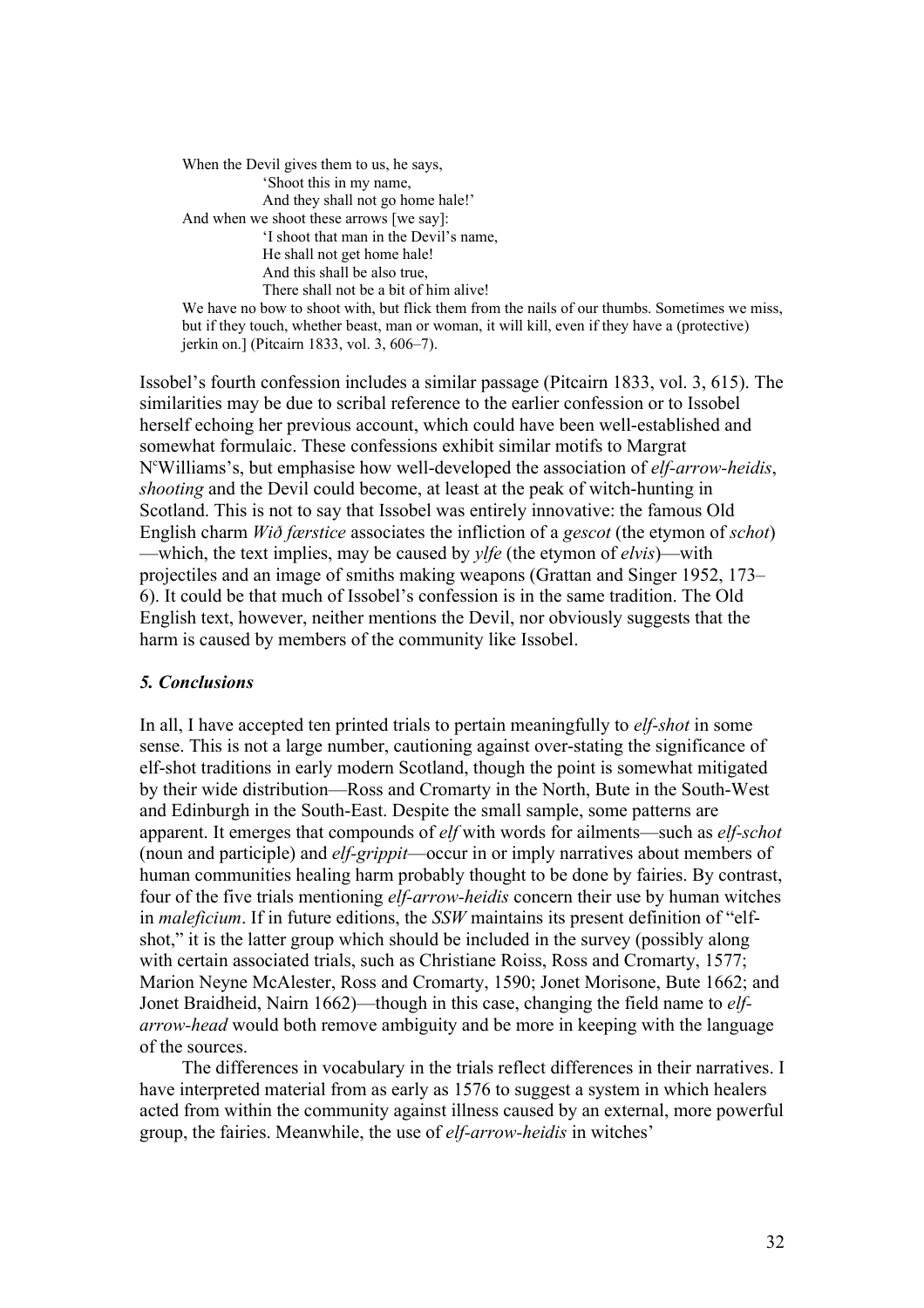*maleficium*, and maybe the idea that the *elf-arrow-heidis* might be supplied by fairies, is attested from 1590 (with reference to 1576–7). These two systems for the aetiology of illness—fairies and witches—must have co-existed for centuries, and certainly did so throughout the witchcraft trials. But the evidence hints that over time, fairy-beliefs were incorporated into witchcraft-beliefs. Already in the 1570s, Katherene Ross arguably tried to gain the power to harm by visiting the *elf-folk*, as healers in her society claimed that they had gained their powers to heal; but the more lurid accounts from 1659–62, which claim witches' direct shooting of *elf-arrow-heidis*, and imply or state their supply by familiars or the Devil, invite interpretation as innovations. They reorientate the construction of supernatural disease from deriving primarily from outside the community to deriving primarily from within: fairies, it can be argued, which in older belief-systems were an independent, external threat, became in these trials an adjunct of witches.

Explaining why these changes took place is beyond the scope of this paper. No doubt they arose in response to various pressures such as witch-panics and pressure from Church reformers to abandon or demonise both fairy-beliefs and their concomitant healing-beliefs (cf. Henderson and Cowan 2001, 106–41). But any explanation would demand a dynamic process of interaction between diverse groups of tradition-participants in early modern Scotland, in which beliefs positing forces external to society as sources of supernatural harm were progressively assimilated into beliefs positing sources of supernatural harm from within society. However, in offering new evidence for the alternatives to witchcraft among the sources of supernatural harm recognised in early modern Scotland, the evidence considered here also serves to emphasise that the trials may hide important paradigms for explaining and healing harm in the societies which experienced the witchcraft trials (cf. Hutton 2002, 20, 27–32). Unsurprisingly, fairies only appear as an aetiology of illness in the witchcraft trials when the trial of a healer happens to mention them, or when they abet witches. I have suggested a paradigm in which the sources of supernatural harm were fairies whose harm could be healed but whose threats could not be neutralised at source—fairies could not be brought to trial. This paradigm privileged the healer over judicial machinery. This point not only provides another reason why healers might have identified fairies as the source of ailments instead of witches, but suggests that when communities needed to neutralise rather than merely avert supernatural threats, they were more likely to identify witches as the source of illness than fairies. This, then, may have been another important factor in the rise and development of witchcraft trials and their associated beliefs.

By paying close attention to the language of our texts, then, we can revise old assumptions about the character of Scottish beliefs at the time of the witchcraft trials. By situating this linguistic evidence in its narrative contexts, and adducing appropriate interpretative models, we can tell stories about Scottish fairy-belief quite different from those which dominate the narrative sources. These provide convincing, if only occasional, alternative perspectives on the culture in which the Scottish witchcraft trials took place. The trial-evidence systematically de-emphasises the place of fairies in the aetiology of illness, and their functions in society—and there are hints that the trials themselves may have altered communal attitudes to the role of fairies, at least temporarily. These approaches demand further investigation and substantiation, not only from more extensive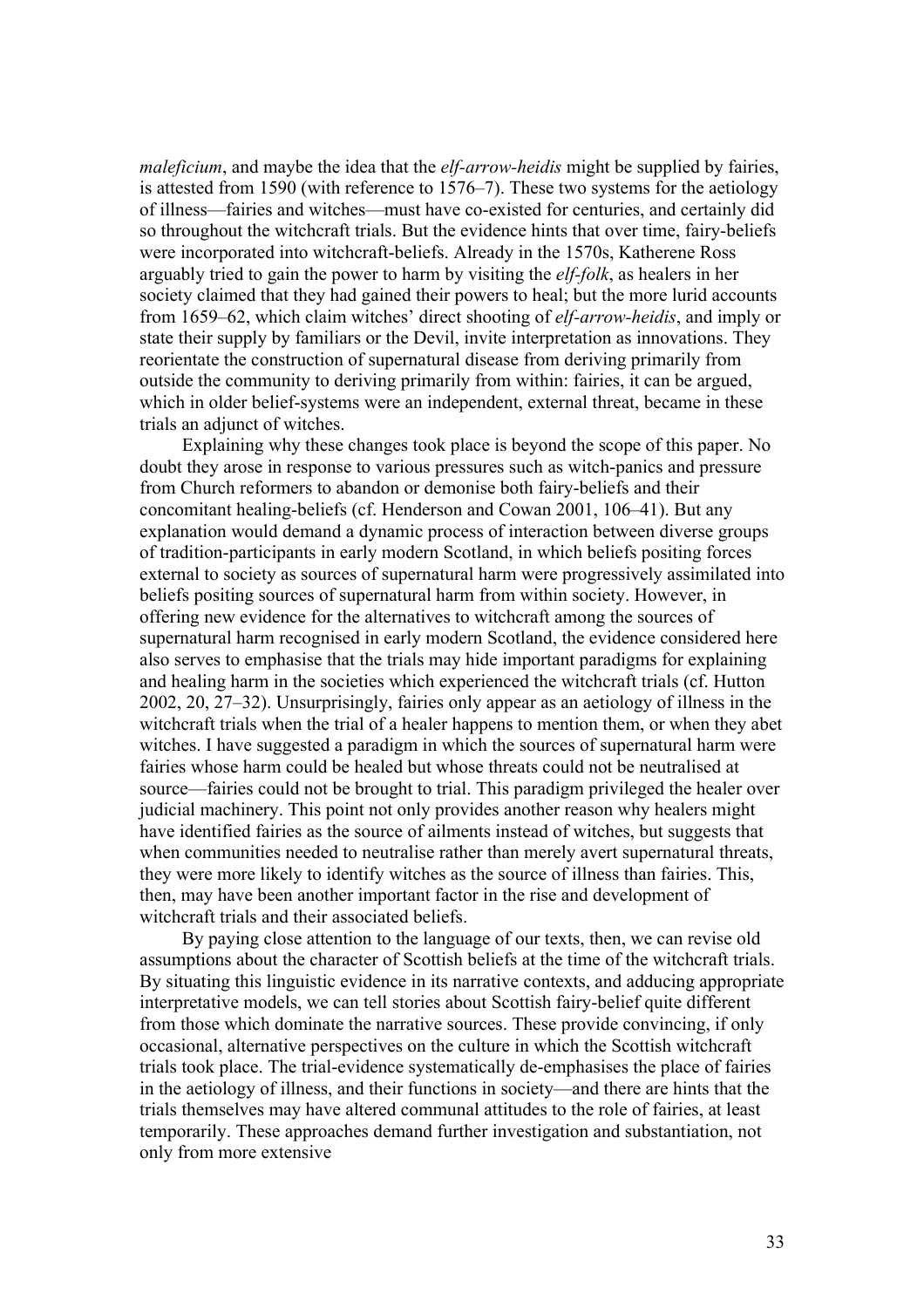examination of the Scottish witchcraft trials, but also from the reanalysis of later Scottish evidence and earlier English evidence, or by comparison with other North European material, such as the role of *Elben* in the German witchcraft trials. Such research is now increasingly viable on account of the new research tools available for Scottish history. [8]

# *Notes*

[1] For *DOST* see <http://www.dsl.ac.uk/dsl/index.html>. For the Helsinki corpus see the International Computer Archive of Modern and Medieval English website at <http://helmer.hit.uib.no/icame.html> or the Oxford Text Archive at <http://ota.ahds.ac.uk/>. For the *SSW*,

<http://www.arts.ed.ac.uk/witches/index.html>. The quotation is from the "Survey of Scottish Witchcraft Database Documentation and Description" to be downloaded with the database, p. 55.

- [2] "Survey of Scottish Witchcraft Database Documentation and Description," pp. 33, 36.
- [3] "Survey of Scottish Witchcraft Database Documentation and Description," p. 32.
- [4] For some further examples (not exhaustive), see *DOST sub* Schute §25c; Gillon 1953, vol. 1, 109 (Isobel Young, Haddington, 1629); vol. 1, 137 (Katharine Oswald, Edinburgh, 1629); vol. 1, 211 (Alisone Nisbet, Berwick, 1632), cited by Henderson and Cowan 2001, 77, 101; Smith 1974, vol. 3, 599 (Johnne Brughe, Kinross, 1643), marked for "elfshot" by the *SSW*.
- [5] The *SSW* notes that "I am sure this is the same as Steven Maltman from Leckie who was investigated for charming and healing by the presbytery in 1628"; oddly, it does not mark this trial for *elfshot*. I have only seen the printed account of Stein's trial, partly paraphrased, published by one R. M. F. (1893–1908).
- [6] This seems surely to be *SSW* Jonet Miller, Linlithgow, 1661, but the *SSW* entry seems to be based only on her trial in Edinburgh, and does not mark the trial for "elf-shot". MacDonald found his material upside down at the end of a volume of Kirkliston session records, so it may have been overlooked by the *SSW*.
- [7] "Boss-baked" has often been understood as "hunch-backed" (e.g. Henderson and Cowan 2001, 55), but *DOST* gives "hollow-backed" (cf. *DOST*, *sub* Bosba(c)ked): *bos* seems to have denoted both convex and concave forms. *DOST* may be paralleled by modern Scandinavian otherworldly beings who have hollow backs like rotten logs (e.g. Erixon 1961, 34).
- [8] An earlier version of this paper was presented in the Scottish Medieval Studies Seminar series at the University of Glasgow, at which I received much helpful advice. I am further indebted to friends who have commented on it: Bethany Fox, Katie Lowe, Graham Caie, Matti Kilpiö, Leena Kahlas-Tarkka and *Folklore*'s readers; and to Dave Cochrane, Rory Naismith and Charles West for sending me research materials across the North Sea.

# *References Cited*

- Alver, Bente Gullveig and Torunn Selberg. "Folk Medicine as Part of a Larger Concept Complex." *Arv* 43 (1987):21–44.
- Bonser, Wilfrid. *The Medical Background of Anglo-Saxon England: A Study in History, Psychology and Folklore*. The Wellcome Historical Medical Library, New Series 3. London: Wellcome Historical Medical Library, 1963.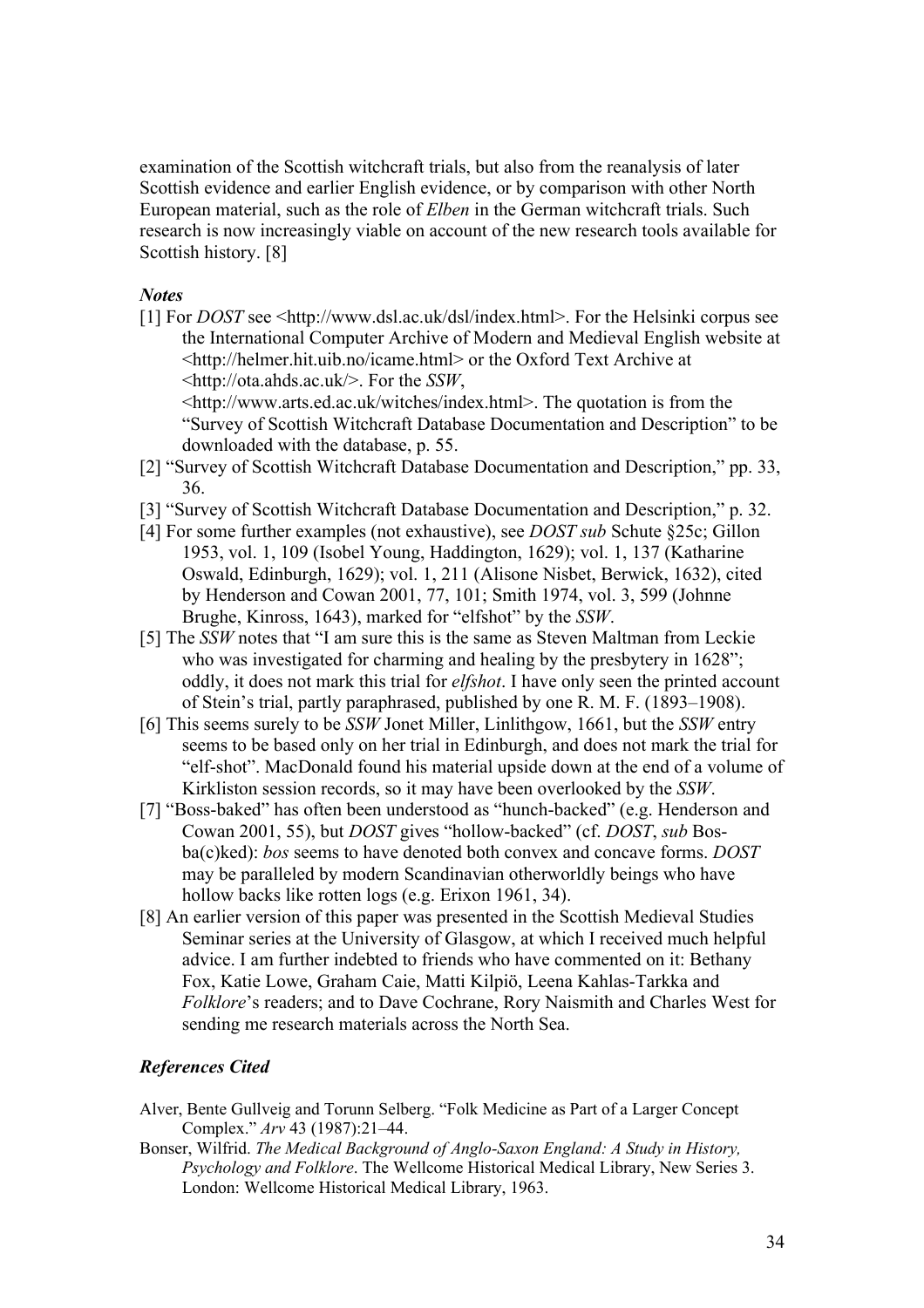- Carr, Charles T. *Nominal Compounds in Germanic*. St Andrews University Publications 41. London: Oxford University Press, 1939.
- Cockayne, Oswald, ed. *Leechdoms, Wortcunning and Starcraft of Early England*. 3 vols. The Rolls Series 35. London: Longman, 1864–6.
- Craigie, James, ed. *Minor Prose Works of King James VI and I: Daemonologie, The Trve Lawe of Free Monarchies, a Counterblaste to Tobacco, a Declaration of Sports*. Scottish Text Society, 4<sup>th</sup> Series 14. Edinburgh: The Scottish Text Society, 1982.
- Craigie, W. A., ed. *The Maitland Folio Manuscript: Containing Poems by Sir Richard Maitland, Dunbar, Douglas, Henryson, and Others*. 2 vols. The Scottish Text Society, Second Series 7, 20. Edinburgh: The Scottish Text Society, 1919–27.
- Edwards, Cyril. "Heinrich von Morungen and the Fairy-Mistress Theme." In *Celtic and Germanic Themes in European Literature*, ed. Neil Thomas. 13–30. Lewiston, N. Y.: Mellen, 1994.
- Erixon, Sigurd. "Some Examples of Popular Conceptions of Sprites and other Elementals in Sweden during the 19<sup>th</sup> Century." In *The Supernatural Owners of Nature: Nordic Symposion on the Religious Conceptions of Ruling Spirits (genii locii, genii speciei) and Allied Concepts*, ed. Åke Hultkrantz. Acta Universitatis Stockholmiensis, Stockholm Studies in Comparative Religion, 1. 34–37 Stockholm: Almqvist & Wiksell, 1961.
- F., R. M.. "The Witch Doctor of Leckie." In *The Stirling Antiquary: Reprinted from "The Stirling Sentinel"*, ed. W. B. Cook. Vol. 4, 185–91. 4 vols. Stirling: Cook and Wylie, 1893–1908.
- Fox, Denton and William A. Ringler, eds. *The Bannatyne Manuscript: National Library of Scotland Advocates' MS. 1.1.6*. London: Scolar Press, 1980.
- Fraser, William, ed.. *Memoirs of the Maxwells of Pollok*. 2 vols. Edinburgh: [n. pub.], 1863.
- Gillon, Stair A., ed. *Selected Justiciary Cases 1624–1650, vol. I*. The Stair Society 16. Edinburgh: The Stair Society, 1953.
- Gilmore, John, "Witchcraft and the Church in Scotland Subsequent to the Reformation." Unpublished Ph.D. thesis, University of Glasgow, 1948.
- Goodare, Julian, ed. *The Scottish Witch-Hunt in Context*. Manchester: Manchester University Press, 2002.
- Grattan, J. H. C. and Charles Singer, eds. *Anglo-Saxon Magic and Medicine*. Publications of the Wellcome Historical Medical Museum, New Series 3. London: Oxford University Press, 1952.
- Grienberger, Theodor von. "Der Münchener Nachtsegen." *Zeitschrift für Deutsches Altertum und Deutsche Litteratur* 41 (1897):335–63.
- Hall, Alaric. "Calling the Shots: The Old English Remedy *Gif hors ofscoten sie* and Anglo-Saxon Elf-Shot." Forthcoming for *Neuphilologische Mitteilungen*.
- Henderson, Lizanne, and Edward J. Cowan. *Scottish Fairy Belief: A History*. East Linton: Tuckwell, 2001.
- Hole, Christina. "Some Instances of Image-Magic in Great Britain." In *The Witch Figure:* Folklore Essays by a Group of Scholars in England Honouring the 75<sup>th</sup> Birthday of *Katharine M. Briggs*, ed. Venetia Newall. 80–94. London: Routledge & Kegan Paul, 1973.
- Honko, Lauri. *Krankheitsprojektile: Untersuchung über eine urtümliche Krankheitserklärung*. FF Communications 178. Helsinki: Suomalainen tiedeakatemia, 1959.
- Horstmann, Carl, ed. *The Early South-English Legendary or Lives of Saints I: MS. Laud, 108, in the Bodleian Library*. Early English Text Society 87. London: Trübner, 1887.
- Hutton, Ronald. "The Global Context of the Scottish Witch-Hunt." In Goodare 2002, 16–32.
- Jolly, Karen Louise. *Popular Religion in Late Saxon England: Elf-Charms in Context*. Chapel Hill, N.C.: University of North Carolina Press, 1996.
- Levack, Brian P. "The Decline and End of Scottish Witch-Hunting." In Goodare 2002, 166– 81.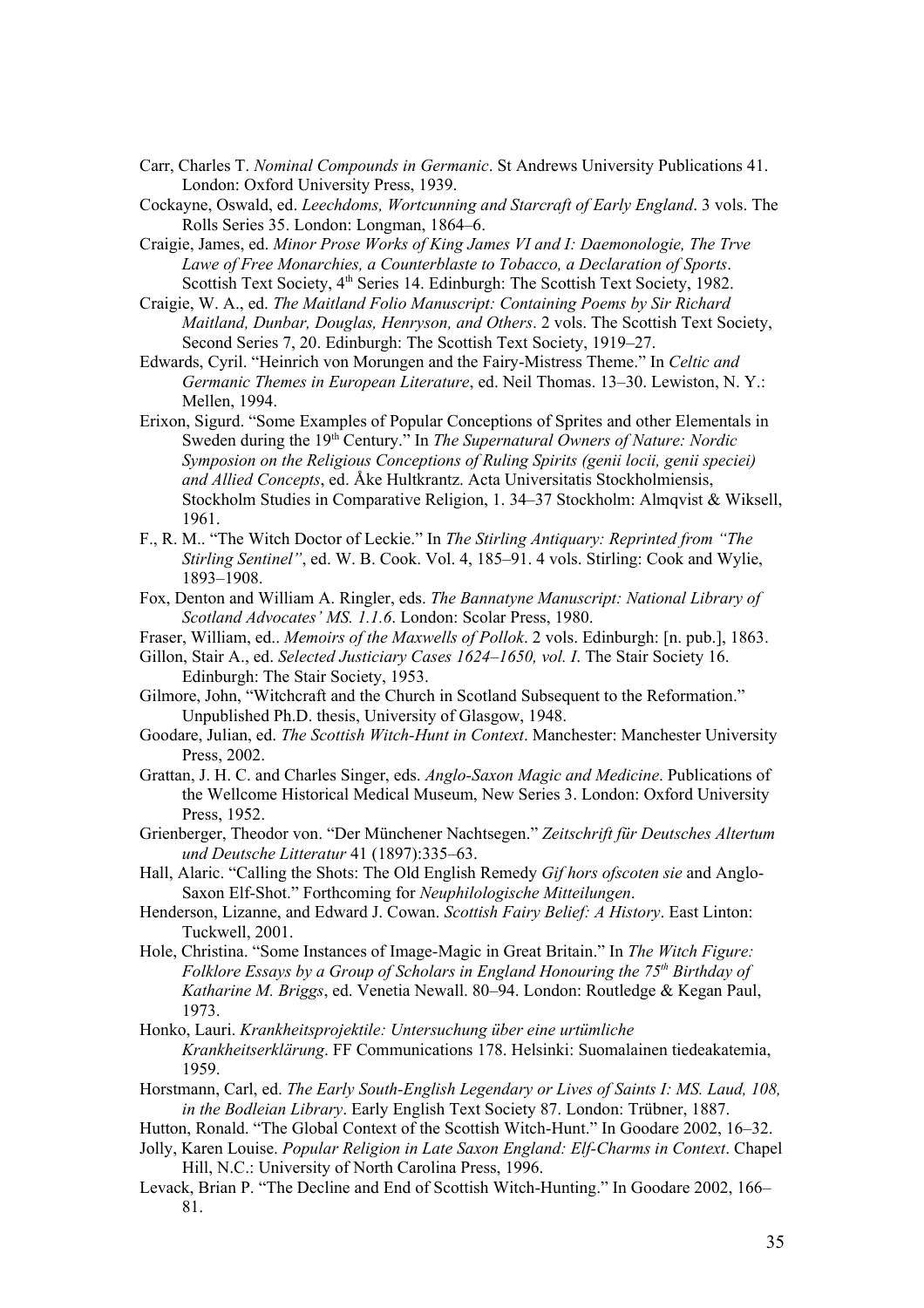Lexer, Matthias. *Mittelhochdeutsches Handwörterbuch*. Leipzig: Hirzel, 1869–76.